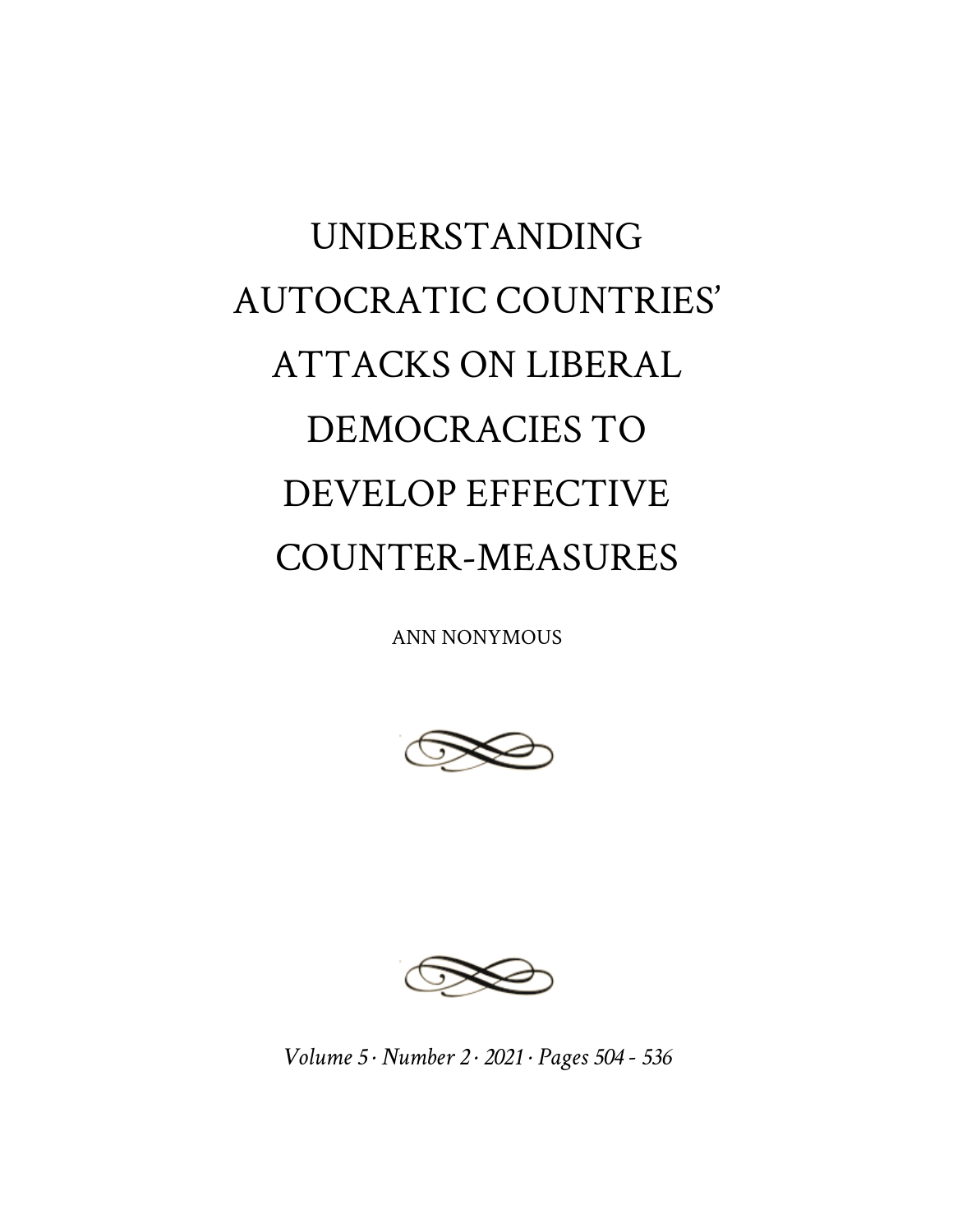lthough many scholars have examined domestic threats to liberal democracy (e.g., voter apathy, identity politics, etc.),<sup>1</sup> they have largely neglected the motivations and mechanisms of foreign threats. Whereas successful liberal democracies (e.g. US, Japan, Australia) showcase leadership via mutual agreement and rule of law, autocracies (e.g., Russia, China, Iran) rely more on power (military, economic, etc.) and fear of harmful consequences.<sup>2</sup> As democracies threaten autocracies both domestically (via a competing governing system allowing more human rights and capabilities) and internationally (via multilateral agreements), $3$  autocracies denigrate democracies. For example, Chinese diplomats advocate their governance's greater efficiency and A

<sup>1</sup> Daniel Hart, and James Youniss. *Renewing Democracy in Young America*. Oxford University Press, 2018: 2.

 $2$  Daniel Deudney, and G. John Ikenberry, "The myth of the autocratic revival: why liberal democracy will prevail," Foreign Affairs, January 1, 2009.

https://www.foreignaffairs.com/articles/china/2009-01-01/mythautocratic-revival/

<sup>3</sup> *Hal Brands and Jake Sullivan. "China Has Two Paths to Global Domination." Foreign Policy, May 22, 2020. https://foreignpolicy.com/2020/05/22/china-superpower-two-*

*paths-global-domination-cold-war/*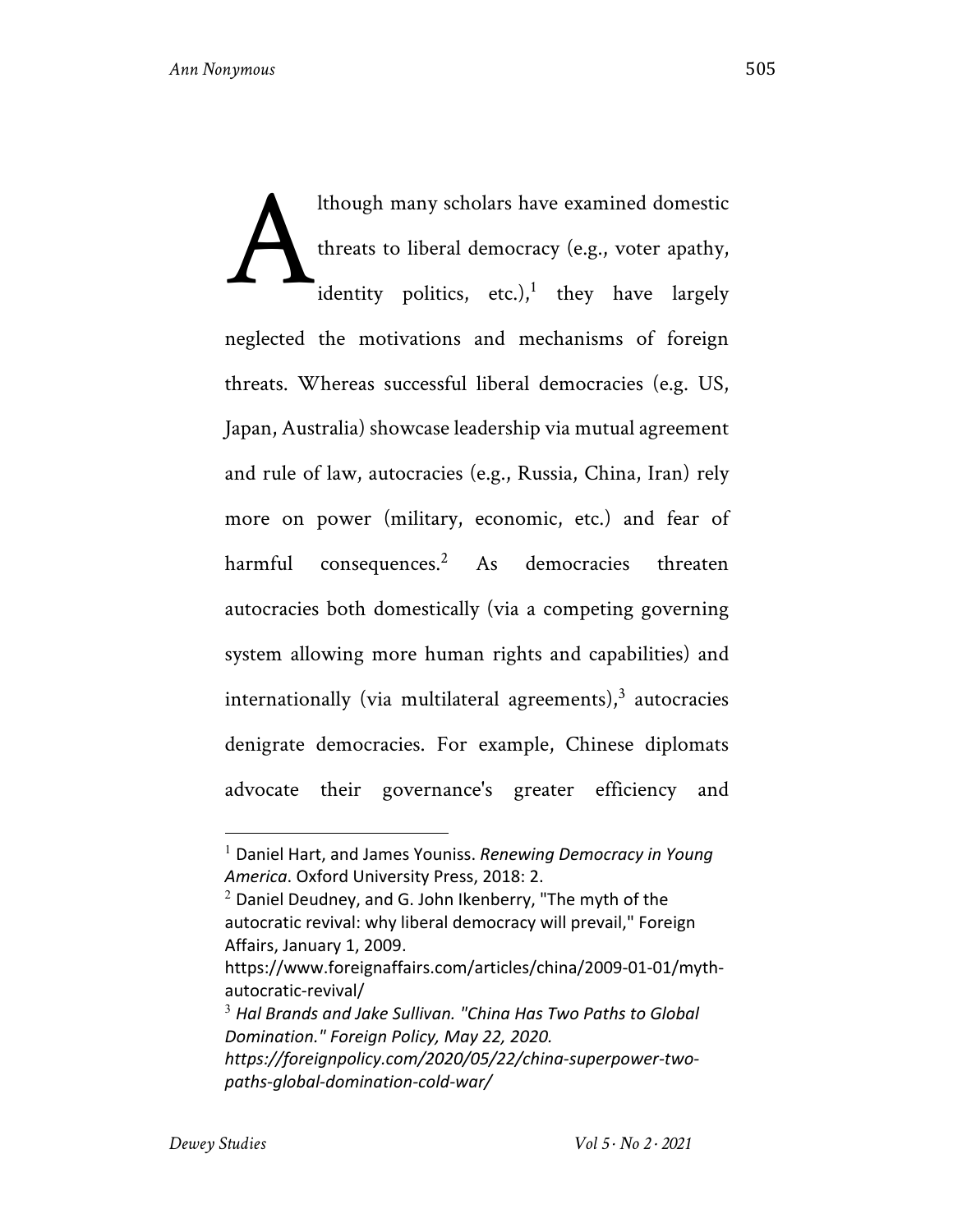effectiveness and castigate US democracy as immoral, broken, hypocritical, and failing.<sup>4</sup> Autocracies also promote autocratic rule and anti-democratic parties.<sup>5</sup> For example, Russian banks lent 36 million euros to Marine Le Pen's far right National Party.<sup>6</sup> Weakening liberal democracies not only hinders their foreign alliances and security policies but also increases the attractiveness of geopolitical bargains with autocracies<sup>7</sup>

Federal Elections," March 16, 2021

 $4$  Habets, Ingrid. "Liberal democracy: the threat of counternarratives." European View 14, no. 2 (2015): 146.

 $5$  Lugosi-Schimpf, Nicole, and Lori Thorlakson. "Words that hurt democracy: the sticks and stones of anti-democratic discourse in Hungary and Germany." In Political Incivility in the Parliamentary, Electoral and Media Arena: 34.<br><sup>6</sup> Ivo Oliveira, "National Front Seeks Russian Cash for Election

Fight," Politico, February 19, 2016,

https://www.politico.eu/article/le-pen-russia-crimea-putinmoney-bank-national-front-seeks-russian-cash-for-election-fight/; David Chazan, "Russia 'Bought' Marine Le Pen's Support Over Crimea," Telegraph, April 4, 2015.

https://www.telegraph.co.uk/news/worldnews/europe/france/11 515835/Russia-bought-Marine-Le-Pens-support-over-Crimea.html  $7$  National Intelligence Council, "Foreign Threats to the 2020 US

https://www.dni.gov/index.php/newsroom/reportspublications/reports-publications-2021/item/2192-intelligencecommunity-assessment-on-foreign-threats-to-the-2020-u-sfederal-elections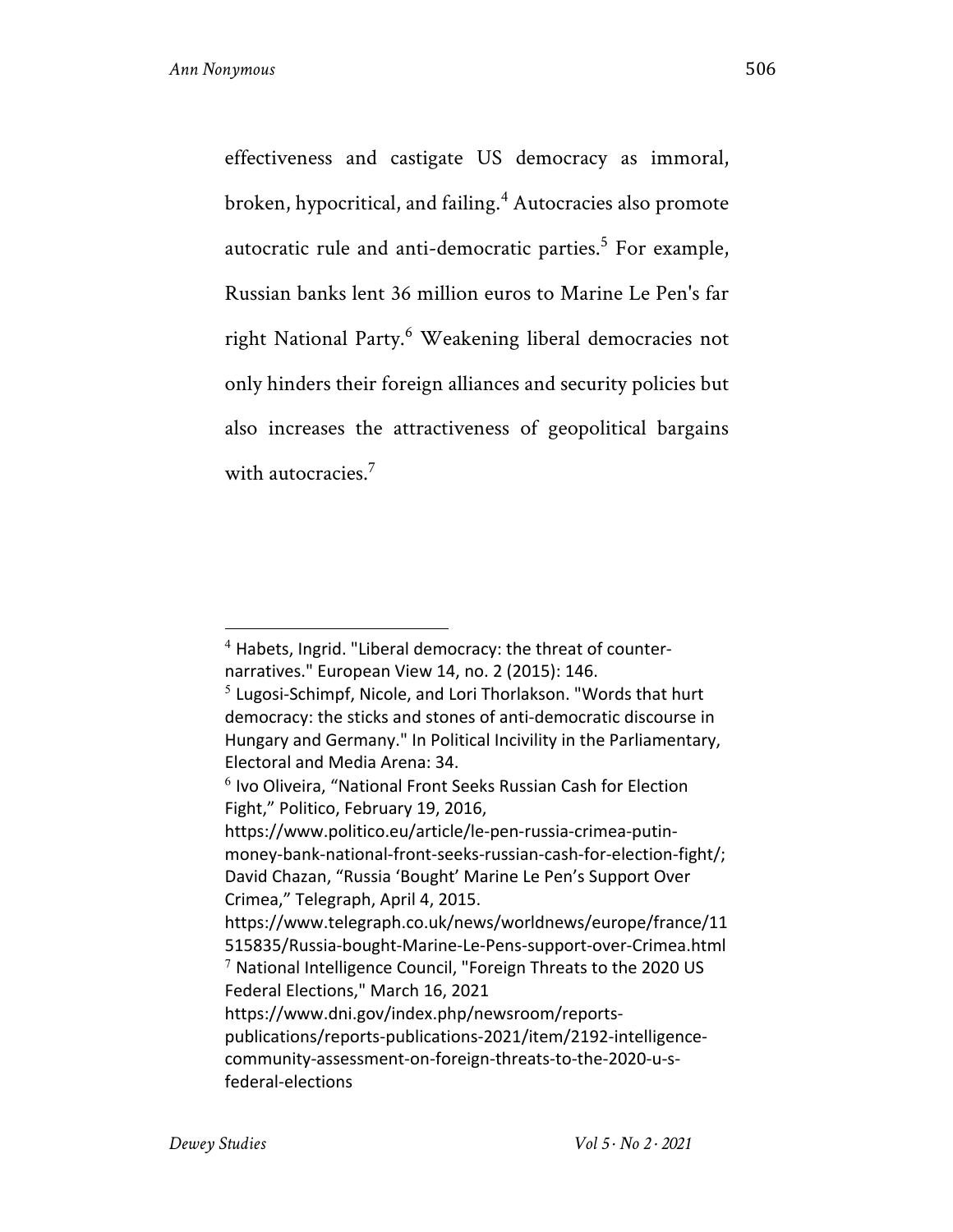## **Autocracies' Anti-Democracy Strategies**

Hence, many autocracies undermine liberal democracies both directly (election interference and influence) and indirectly (reduce public confidence in fair elections and polarize voters). In the last decade, autocracies (mostly Russia and China) spent over US\$300 million to influence elections over 100 times in 33 democracies.<sup>8</sup> Whereas Russia's *Internet Research Agency* (IRA) created a coordinated, digital ecosystem with hidden links among 173 different groups across Facebook/Instagram, Google/YouTube, Twitter, etc., the growth of social media enabled poorer foreign countries (e.g., Iran, Lebanon Hezbollah, Cuba, Venezuela, and Turkey) to use readily accessible, remote, low cost, deniable, scalable, cyber tools to influence US elections.<sup>9</sup>

Election interference directly harms election officials, processes, and outcomes. In 2020, Iran's hackers infiltrated US states' election websites, sent spear phishing emails to

<sup>8</sup> Josh Rudolph and Thomas Morley, "Covert Foreign Money," Alliance for Securing Democracy, August 18, 2020. https://securingdemocracy.gmfus.org/covert-foreign-money/ <sup>9</sup> National Intelligence Council.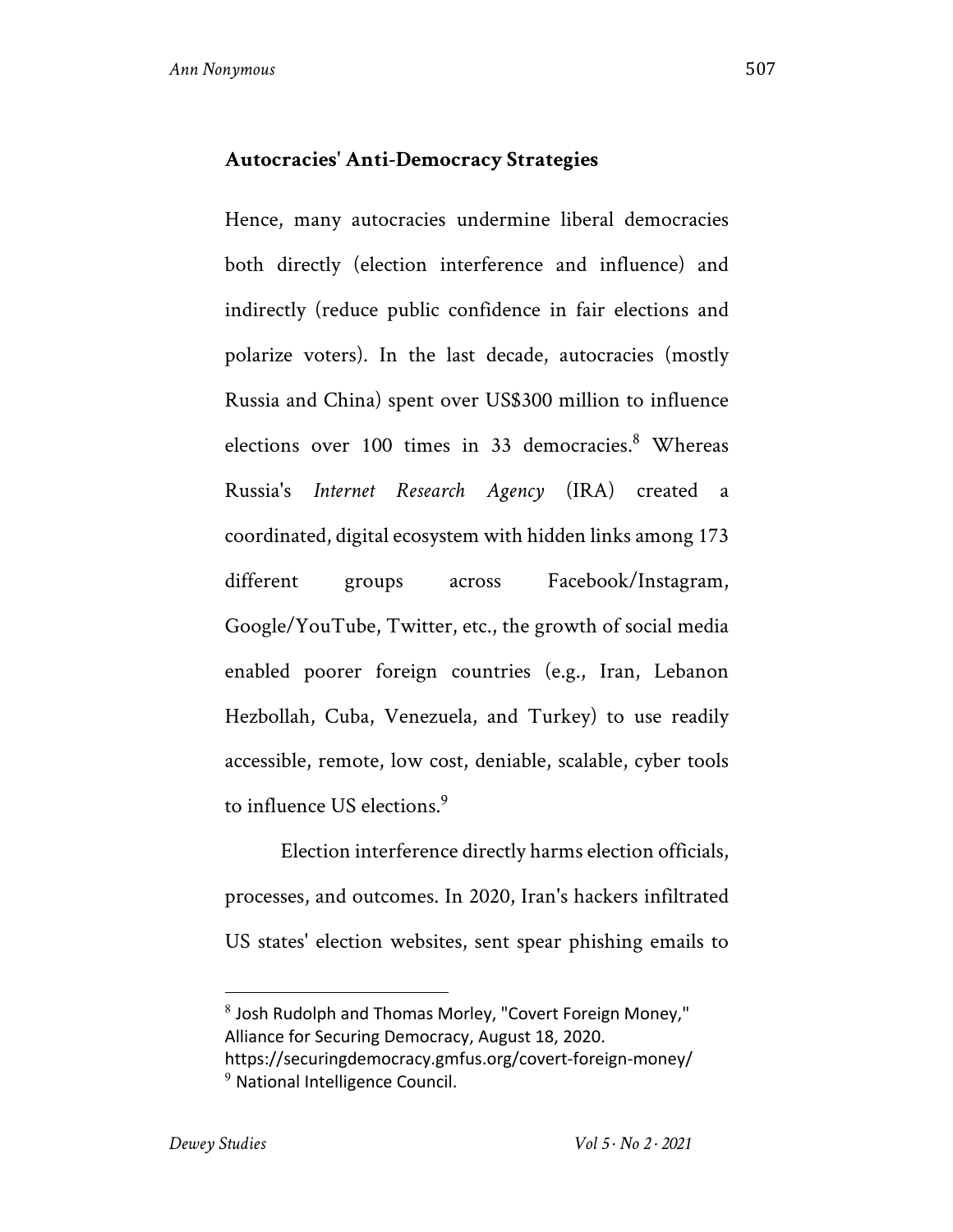political campaign staff, and issued death threats against US election officials.<sup>10</sup> Although the US government claims that "it would be difficult for a foreign actor to manipulate election processes at scale without detection," $11$  the US electoral college's mostly winner-take-all of state votes facilitates effective small-scale election interference. Manipulating a few voting machines in four counties (Maricopa, Arizona; Gwinnett, Georgia; Douglas, Nebraska; Waukesha, Wisconsin) to swing only 32,505 votes (0.0002 of the 158 million actual votes) in 2020 would have made Trump president again.<sup>12</sup> Indeed, Russia's IRA targeted voters in Arizona, Florida, Michigan, Ohio, and Wisconsin. $13$ 

release/file/1376761/download

<sup>&</sup>lt;sup>10</sup> National Intelligence Council.

 $11$  Department of Justice and Department of Homeland Security. Foreign interference targeting election infrastructure or political organization, campaign, or candidate infrastructure related to the 2020 US Federal Elections. March 2021. https://www.justice.gov/opa/press-

 $12$  Ballotpedia, "Election results, 2020: Pivot Counties in the 2020 presidential election," July 21, 2021.

https://ballotpedia.org/Election results, 2020: Pivot Counties i n\_the\_2020\_presidential\_election

<sup>&</sup>lt;sup>13</sup> Young Mie Kim, Jordan Hsu, David Neiman, Colin Kou, Levi Bankston, Soo Yun Kim, Richard Heinrich, Robyn Baragwanath, and Garvesh Raskutti. "The stealth media? Groups and targets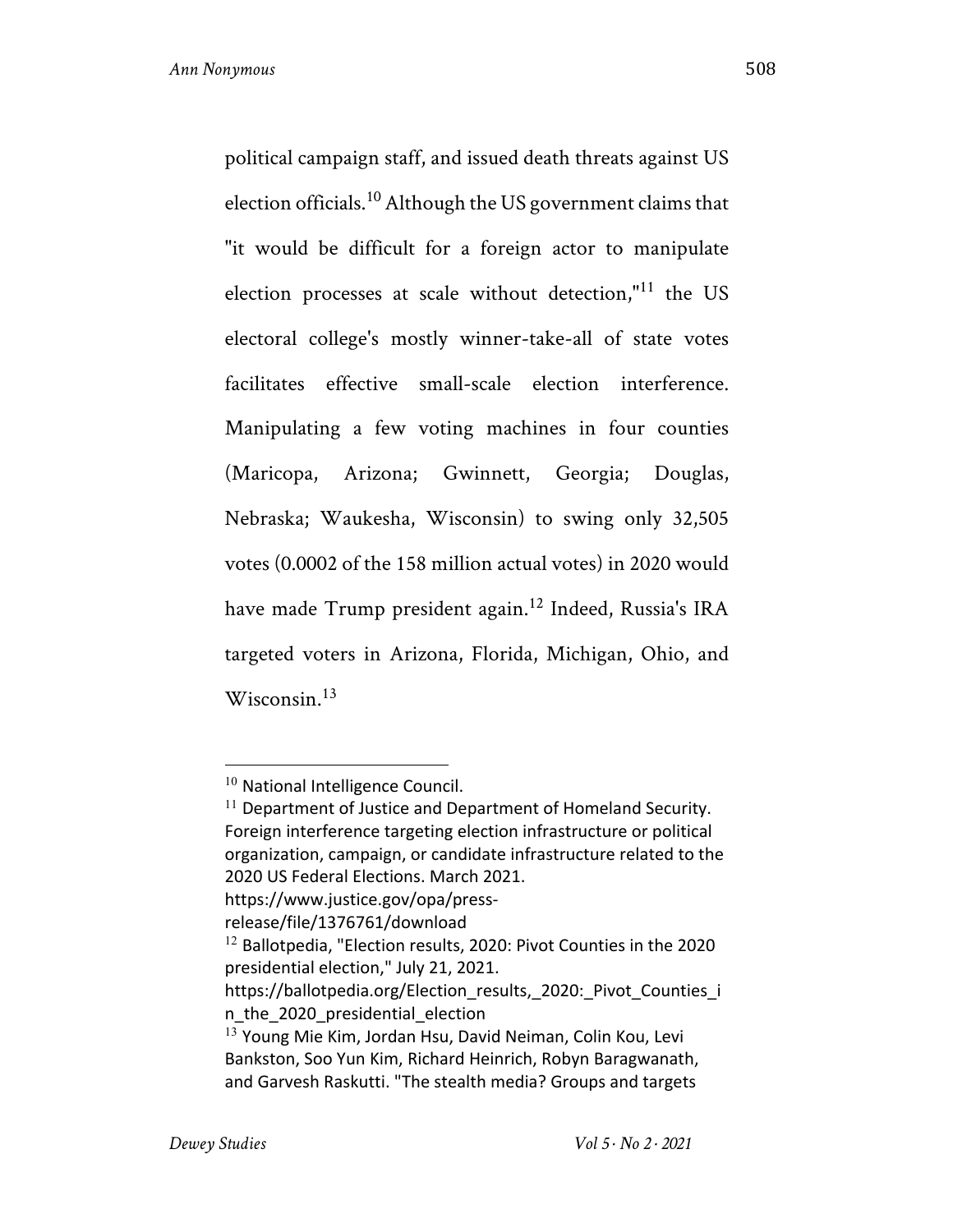Election influence can suppress votes for undesirable political candidates or encourage votes for a preferred candidate, often via fraudulent identities. Voter suppression can include election boycotts (reject all candidates), deception (lie about voting times, locations, or procedures), and attacking undesirable candidates; for example, Russia hacked and released embarrassing emails of John Podesta and of Emmanuel Macron during Hillary Clinton's and Macron's presidential candidacies, respectively.<sup>14</sup>

Autocracies support strong candidates aligned with their interests or outside candidates to weaken their strongest opponent; for example Russia supported Trump and Bernie Sanders against Hillary Clinton.<sup>15</sup> Under Vladimir Putin, Yevgeny Prigozhin gave cash, customized news media, and soldiers to favored African leaders.<sup>16</sup> Also,

Interference in US Elections." Project Data, September 4, 2018. https://journalism.wisc.edu/wp-

behind divisive issue campaigns on Facebook." *Political Communication* 35, no. 4 (2018): 522. <sup>14</sup> Young Mie Kim, "Uncover: Strategies and Tactics of Russian

content/blogs.dir/41/files/2018/09/Uncover.Kim\_.v.5.0905181.pd f

<sup>&</sup>lt;sup>15</sup> National Intelligence Council.

<sup>&</sup>lt;sup>16</sup> Bellingcat, "Putin Chef's Kisses of Death: Russia's Shadow Army's State-Run Structure Exposed," August 14, 2020. https://www.bellingcat.com/news/uk-and-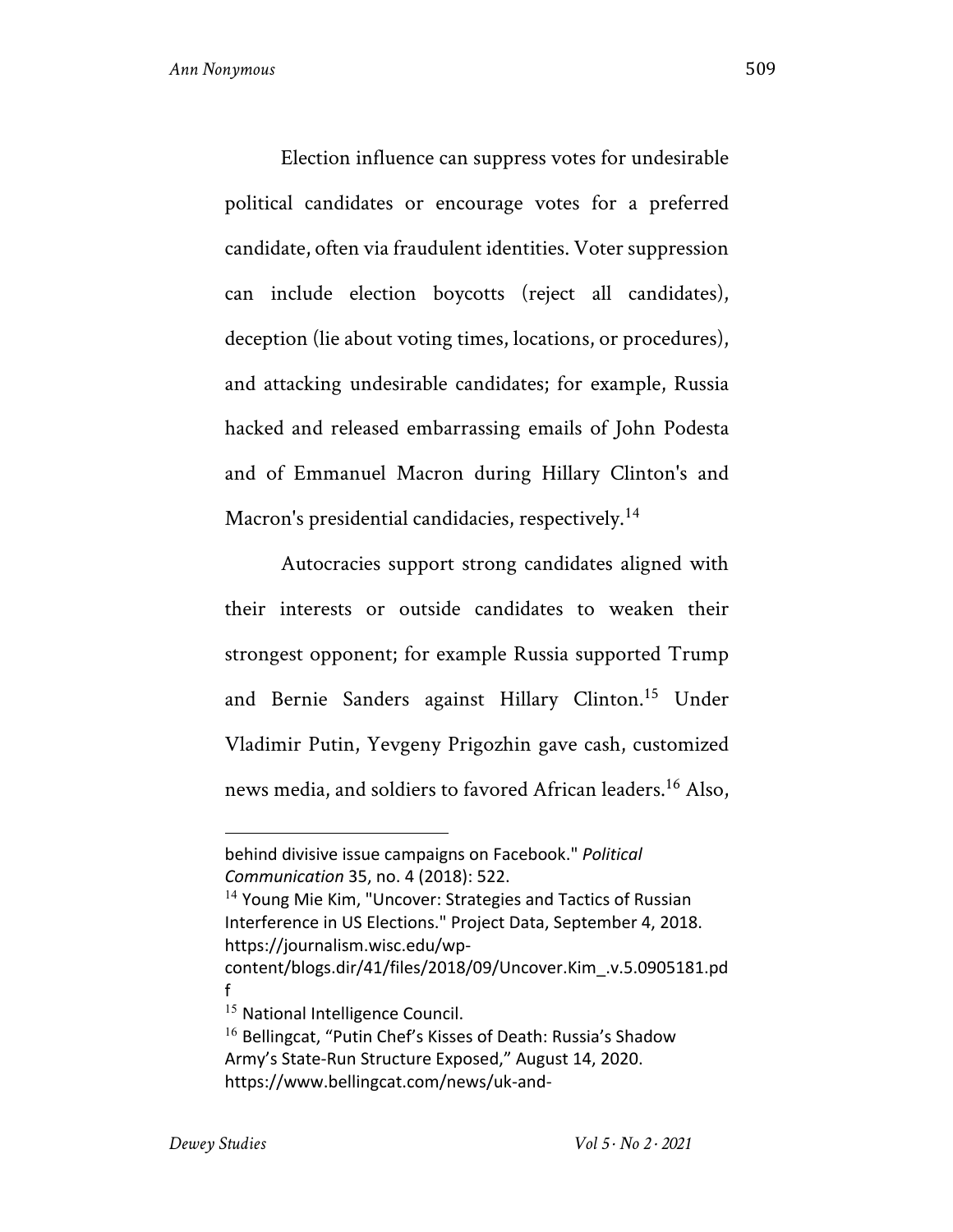China co-opted Chinese executives and other leaders in foreign countries (e.g., Huang Xiangmo in Australia; Zhang Yikun in New Zealand) into its *United Front* organization to bribe/donate to local politicians. $17$ 

In democracies, autocracies' public association with their preferred candidates might tarnish the latter's reputation and popularity, so autocracies often use third parties, fraudulent identities, or covert funding to launder their stories.<sup>18</sup> Specifically, Russia had Ukrainian legislator Andriy Derkach hire a US firm to encourage US officials to promote four audio recordings about Joseph Biden's allegedly corrupt activities in Ukraine before the 2020 election. Also, Russia and China buy/fund credible,

europe/2020/08/14/pmc-structure-exposed/; Ilya Rozhdestvensky and Roman Badanin, "Master and Chef: How Evgeny Prigozhin led the Russian offensive in Africa," Proekt, March 14, 2019. https://jfj.fund/master-and-chef-how-evgenyprigozhin-led-the-russian-offensive-in-africa/  $17$  Angus Grigg, "Huang Xiangmo's big night of gambling," Financial Review, December 12, 2019. https://www.afr.com/politics/casino-cash-used-for-huang-s-100- 000-alp-donation-20191212-p53jhz; Anne-Marie Brady, "Magic Weapons: China's political influence activities under Xi Jinping," Washington: Wilson Center, 2017.

https://www.wilsoncenter.org/article/magic-weapons-chinaspolitical-influence-activities-under-xi-jinping  $18$  Kim.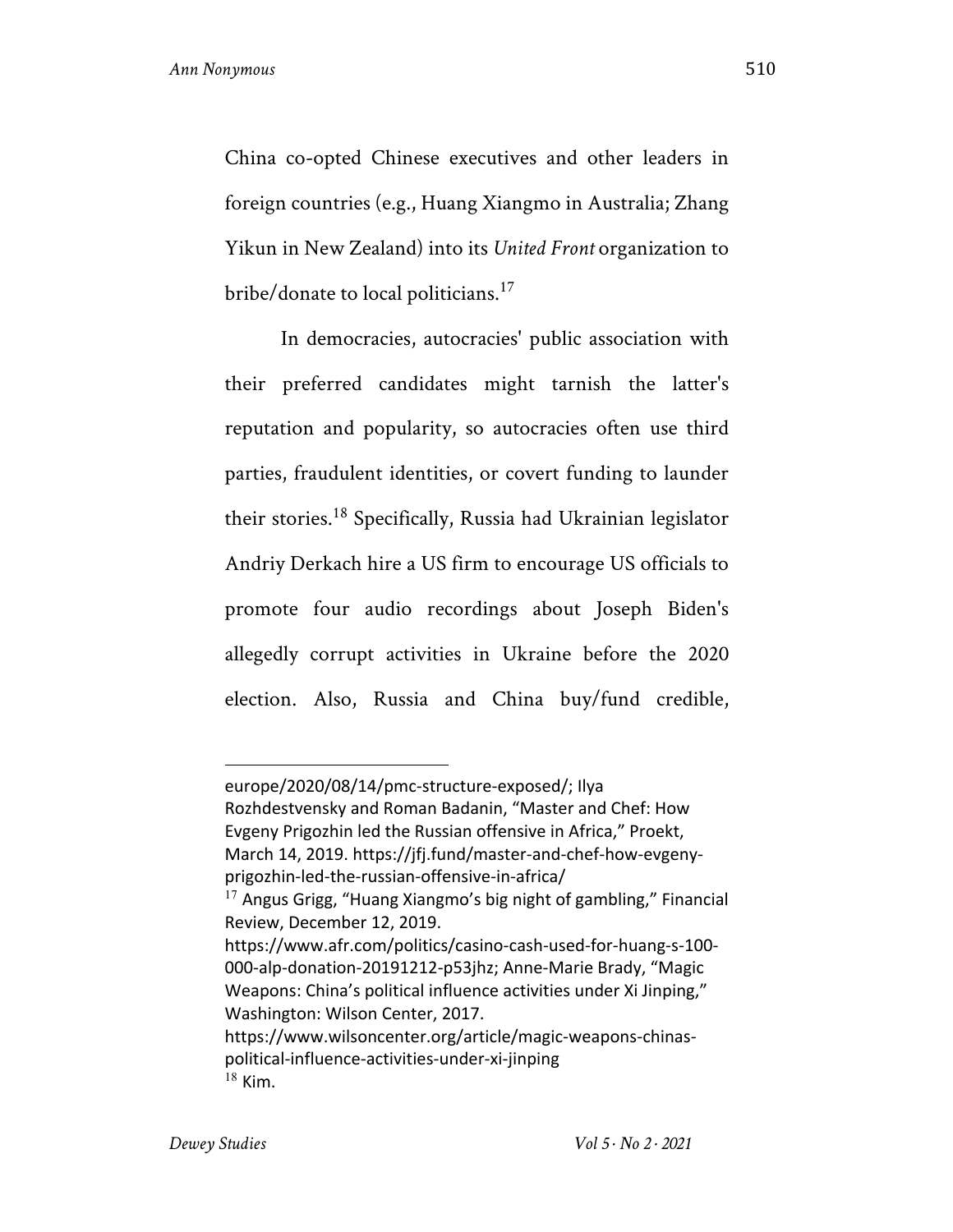independent media sources/reporters/freelancers (e.g. pro-Chinese political spam network *Spamouflage Dragon*) <sup>19</sup> to produce/publicize favored election stories (e.g. Trump called Haiti and African countries "shithole countries")<sup>20</sup> and censor disfavored ones.<sup>21</sup> China alone spends US\$10 billion per year on media to influence foreign audiences, including owning and running several news media in sub-Saharan Africa<sup>22</sup>

As many democracies allow many non-profit or religious organizations to spend on politics without

 $19$  Ben Nimmo, Camille Francois, C. Shawn Eib, and Lea Ronzaud. "Spamouflage Goes to America." Graphika, last modified August (2020). https://graphika.com/reports/spamouflage-dragon-goesto-america/

 $20$  Nicholas Westcott, "The Trump administration's Africa policy." *African Affairs* 118, no. 473 (2019): 739.

<sup>21</sup> Department of Homeland Security. "Homeland Threat Assessment," October 6, 2020.

https://www.dhs.gov/sites/default/files/publications/2020\_10\_0 6\_homeland-threat-assessment.pdf; Bradley Hanlon and Thomas Morley, "Russia's Network of Millennial Media," The Alliance for Securing Democracy, February 15, 2019;

https://securingdemocracy.gmfus.org/russias-network-ofmillennial-media/; Brands & Sullivan, 2020.

 $22$  Alex Palmer, "The Man Behind China's Aggressive New Voice," New York Times, July 7, 2021.

https://www.nytimes.com/2021/07/07/magazine/chinadiplomacy-twitter-zhao-lijian.html; Brands & Sullivan, 2020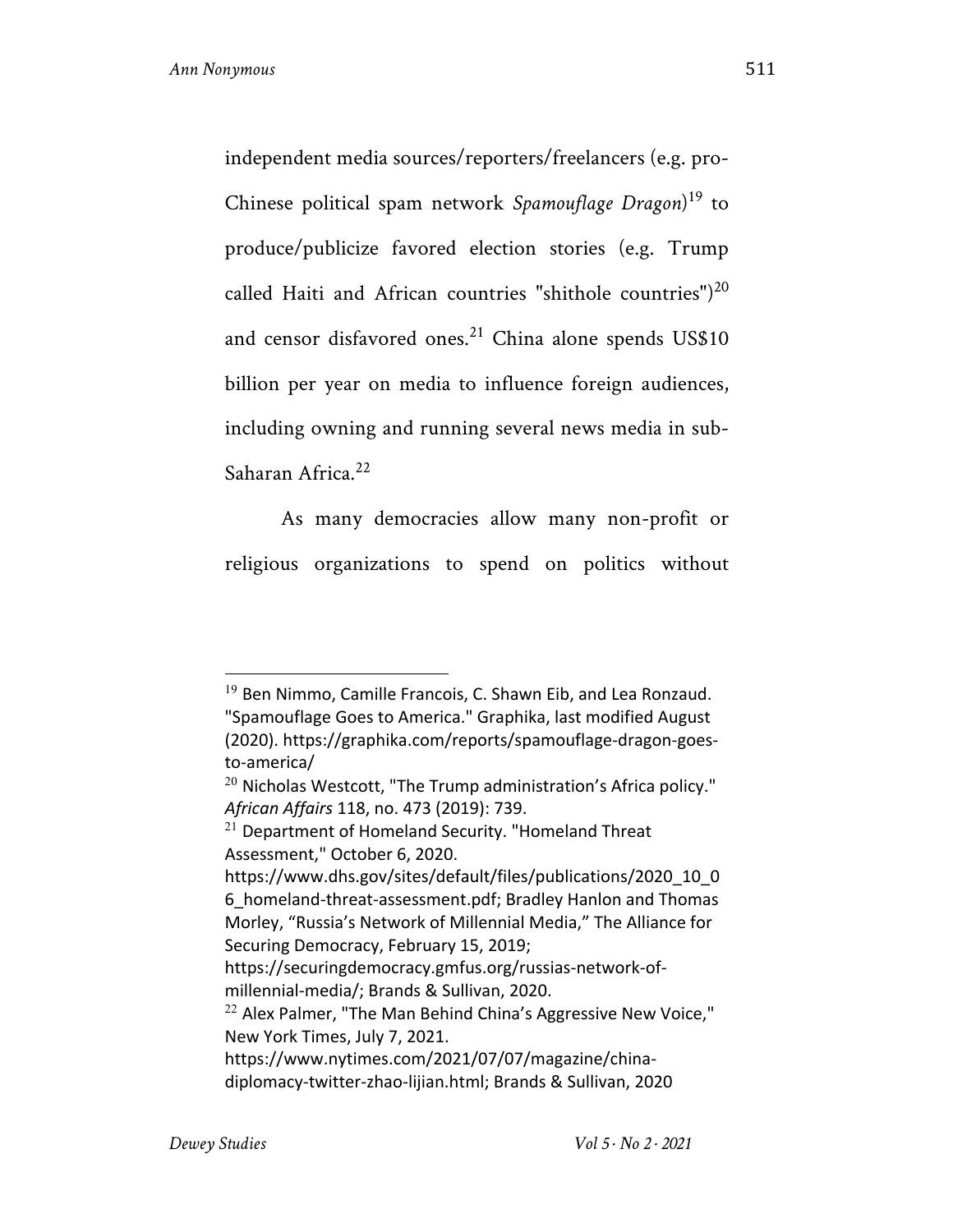disclosing their donors,  $23$  Russia, China, Iran, and other autocracies buy political ads under false names on their social media platforms (e.g., Facebook ad by "bernie.2020\_\_" $)^{24}$  Other covert funding include cryptocurrency payments (e.g., bitcoin)<sup>25</sup> and political donations under other people's names (*straw donors*) <sup>26</sup> or by bots (*donor bots*).<sup>27</sup>

Autocracies also attack election processes (mail-in ballots, alleged voting irregularities, biased procedures

 $23$  Organization for Security and Co-operation in Europe (OSCE), "Germany, Parliamentary Elections, 24 September 2017: Final Report," November 27, 2017: 6.

https://www.osce.org/odihr/elections/germany/358936  $24$  Clarissa Ward, Katie Polglase, Sebastian Shukla, Gianluca Mezzofiore and Tim Lister, "Russian election meddling is back - via Ghana and Nigeria -- and in your feeds," CNN, April 11, 2020. https://edition.cnn.com/2020/03/12/world/russia-ghana-trollfarms-2020-ward/index.html; Facebook, "Taking Down More Coordinated Inauthentic Behavior," August 21, 2018. https://about.fb.com/news/2018/08/more-coordinatedinauthentic-behavior/

 $25$  Luke O'Brien, "Who Gave Neo-Nazi Publisher Andrew Anglin a Large Bitcoin Donation after Charlottesville?" Huff Post, June 12, 2019. https://www.huffpost.com/entry/andrew-anglin-bitcoinmysterious-donor\_n\_5d011cc6e4b0304a12087e0c; United States v. Netyshko, No. 1:18-cr-215 (D.D.C. July 13, 2018)

<sup>26</sup> United States v. Lev Parnas, Igor Fruman, et al., No. 1:19-cr-725 (S.D.N.Y. October 9, 2019)

 $27$  Paul Wood, "Andy Khawaja: 'the whistleblower'," The Spectator, February 24, 2020.

https://spectatorworld.com/topic/whistleblower-andy-khawajamicropayments/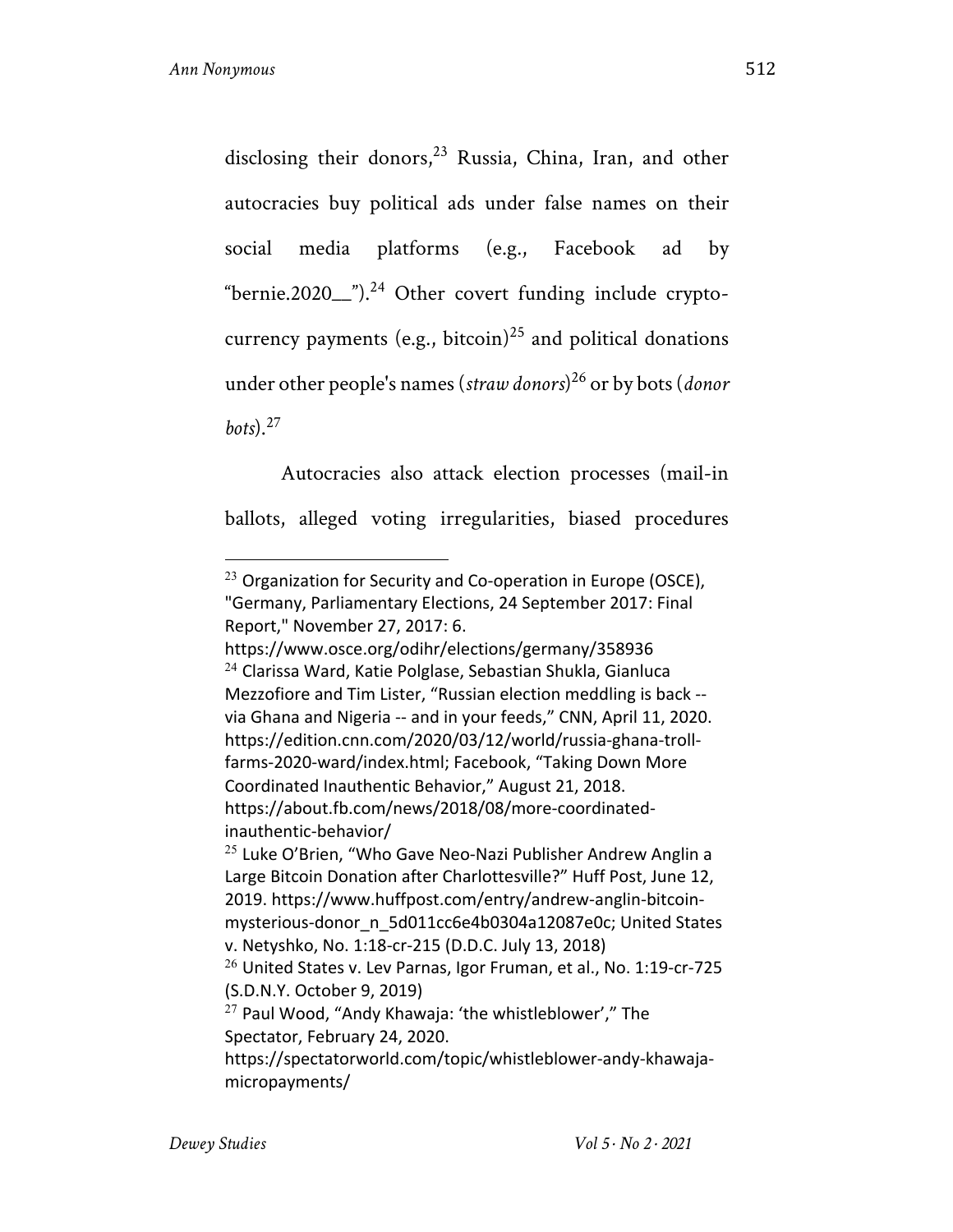toward mainstream candidates, voter fraud) and results to reduce public confidence in them. $^{28}$  As Trump made false claims attacking US democracy during the 2016 and 2020 elections, $^{29}$  IRA simply amplified them rather than create new attacks.30

Autocracies also inflame both political extremes of democracies to polarize their voters, thereby hindering compromises and worsening legislation and governance.<sup>31</sup> With 67% of its ads devoted to race, Russia's IRA targeted veterans; rural, working-class whites; and Black Americans, spreading messages about racial identity/conflicts (Blue Lives Matter vs. Black Lives Matter), immigration (especially anti-Muslim), nationalism/patriotism, and gun rights.<sup>32</sup> Miniaturizing their disinformation campaigns to

<sup>28</sup> National Intelligence Council.

 $29$  Gordon Pennycook and David G. Rand. "Examining false beliefs about voter fraud in the wake of the 2020 Presidential Election." The Harvard Kennedy School Misinformation Review (2021). https://misinforeview.hks.harvard.edu/article/research-noteexamining-false-beliefs-about-voter-fraud-in-the-wake-of-the-2020-presidential-election

<sup>&</sup>lt;sup>30</sup> National Intelligence Council.

 $31$  Chris Zappone, How does Russia meddle in US politics? The Sydney Morning Herald. October 27, 2020. https://www.smh.com.au/world/north-america/how-does-russiameddle-in-us-politics-20201024-p5688e.html  $32$  Kim.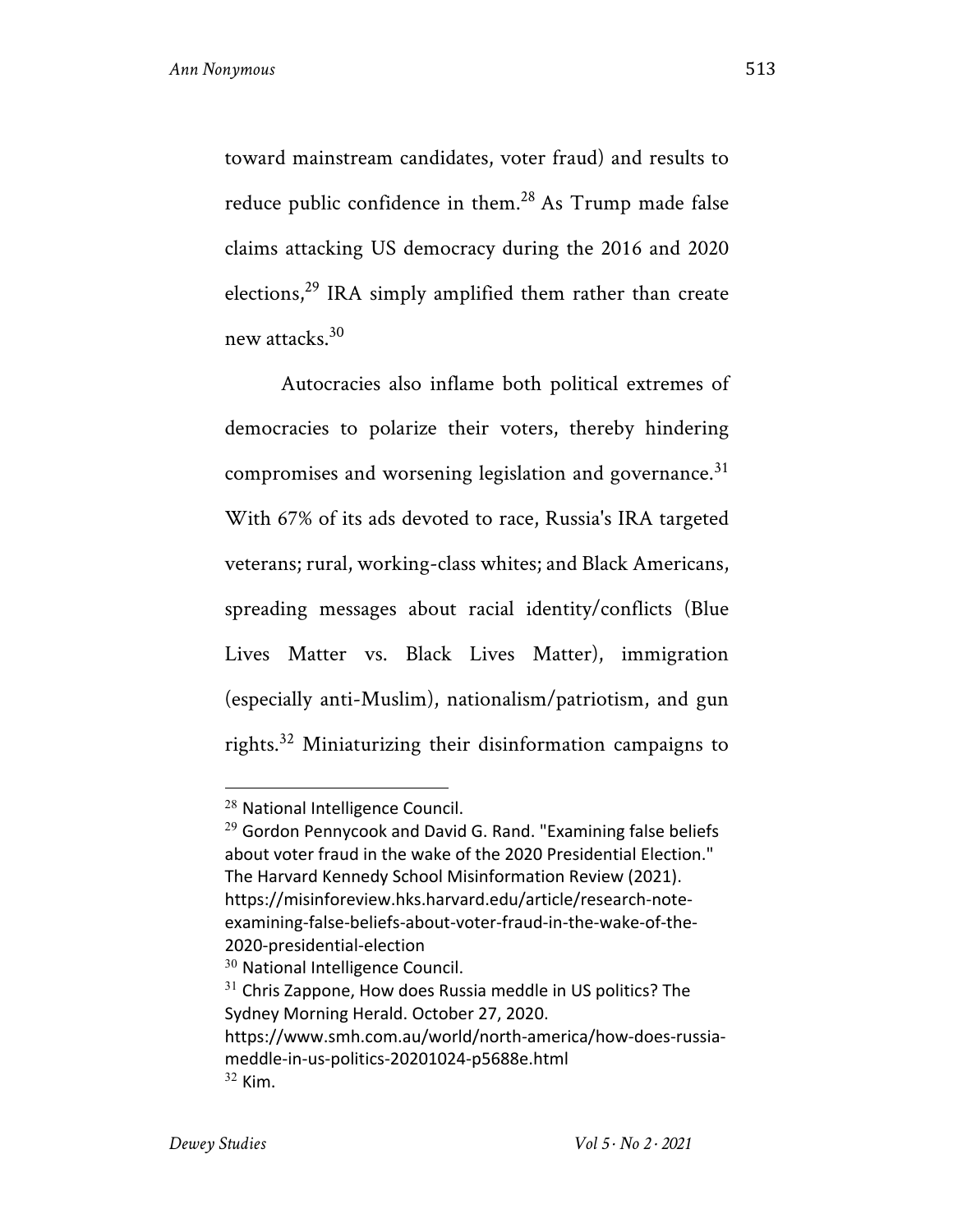hide from surveillance, Iran's agents infiltrated private social media groups (e.g. WhatsApp, Telegram etc.) of Israeli activists and shared polarizing messages to raise doubts and mistrust of one another.<sup>33</sup> As China collects more social media data in other countries (WeChat, TikTok) for its artificial intelligence programs, its capacity to learn, predict, and manipulate people's voting behaviors improves.<sup>34</sup> Deep fake artificial intelligence videos, such as Biden and Nancy Pelosi apparently slurring their speech, are especially troubling. $35$ 

Furthermore, Russia uses an affinitive, right-wing, tribal, racially exclusive worldview to attract angry young men (skinheads, biker gangs, football/soccer hooligans, etc.) and direct their anger against their country's institutions.<sup>36</sup> For example, Russia's paramilitary group Partizan trained

<sup>&</sup>lt;sup>33</sup> Sheera Frenkel, "Iranian Disinformation Effort Went Small to Stay Under Big Tech's Radar," New York Times, June 30, 2021. https://www.nytimes.com/2021/06/30/technology/disinformatio n-message-apps.html

<sup>&</sup>lt;sup>34</sup> Brands & Sullivan; Zappone

<sup>&</sup>lt;sup>35</sup> João Paulo Meneses, "Deepfakes and the 2020 US elections: what (did not) happen," arXiv preprint arXiv:2101.09092 (2021).  $36$  Michael Carpenter, "Russia Is Co-opting Angry Young Men," The Atlantic, August 29, 2018. https://www.theatlantic.com/ideas/archive/2018/08/russia-is-co-

opting-angry-young-men/568741/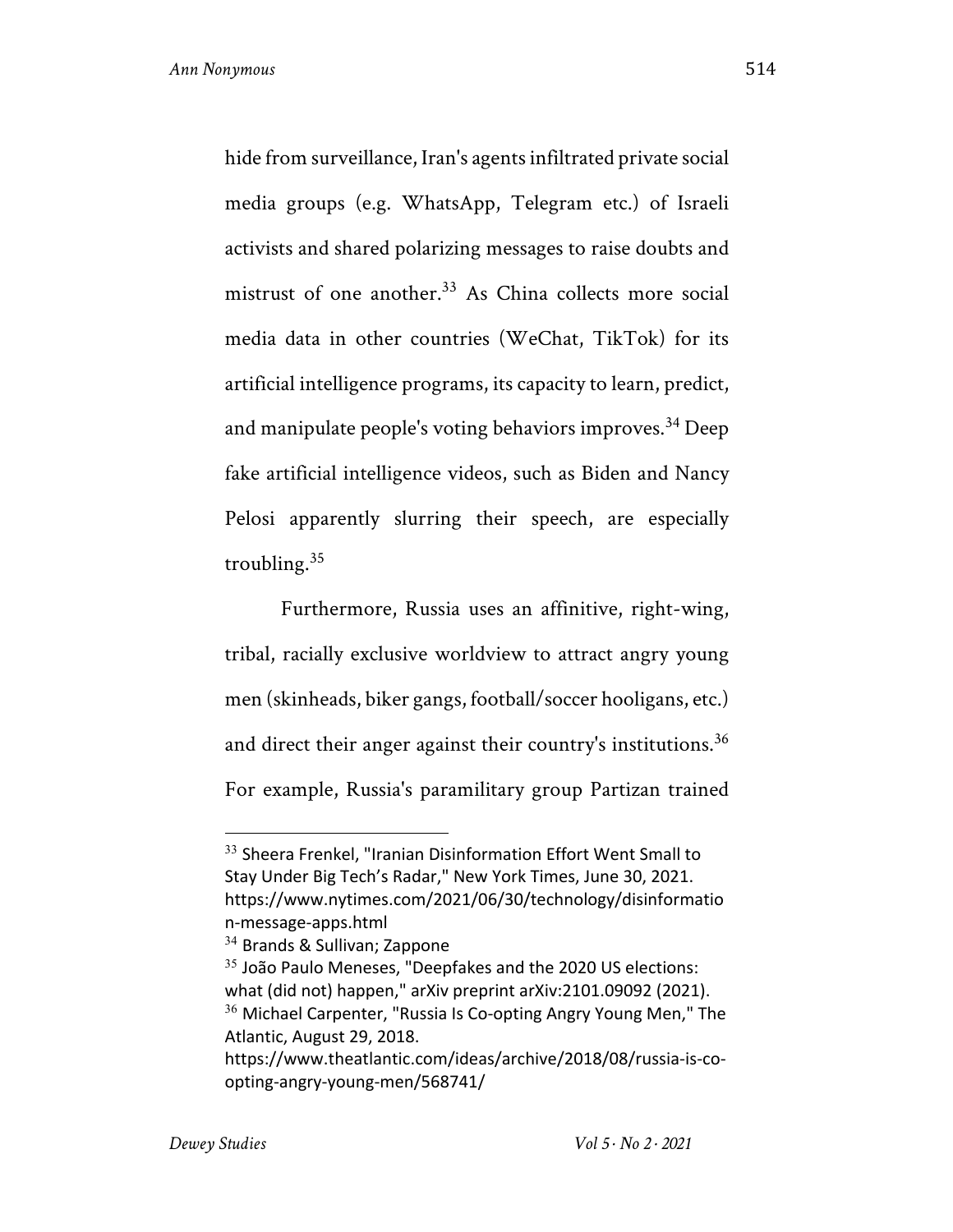Swedish neo-Nazis, who bombed a refugee center in Gothenburg. $37$  These recruits are also backdoors to farright, anti-democratic, political parties and antiestablishment politicians.<sup>38</sup> For instance, Russia gave weapons training to Danish far-right National Front party leader Lars Agerbak.39

## **Democracy Counter-Measures**

Liberal democracies can partially counter these antidemocratic strategies with stronger regulation, election security, transparency and documentation, collaboration, and democratic practices, but these solutions require careful implementation and can have (unanticipated) drawbacks. For example, new laws can ban cryptocurrency donations<sup>40</sup>

 $37$  Lester Feder, Edgar Mannheimer, Jane Lytvynenko, "These Swedish Nazis Trained In Russia Before Bombing A Center For Asylum Seekers," BuzzFeed, July 22, 2017.

<sup>&</sup>lt;sup>38</sup> Carpenter.

<sup>&</sup>lt;sup>39</sup> Siw Ellen Jakobsen, "Russian right-wing extremists responsible for strikingly high level of violence," Science Norway, June 20, 2014. https://sciencenorway.no/extremists-forskningnoimmigration-policy/russian-right-wing-extremists-responsible-forstrikingly-high-level-of-violence/1403223  $40$  Kim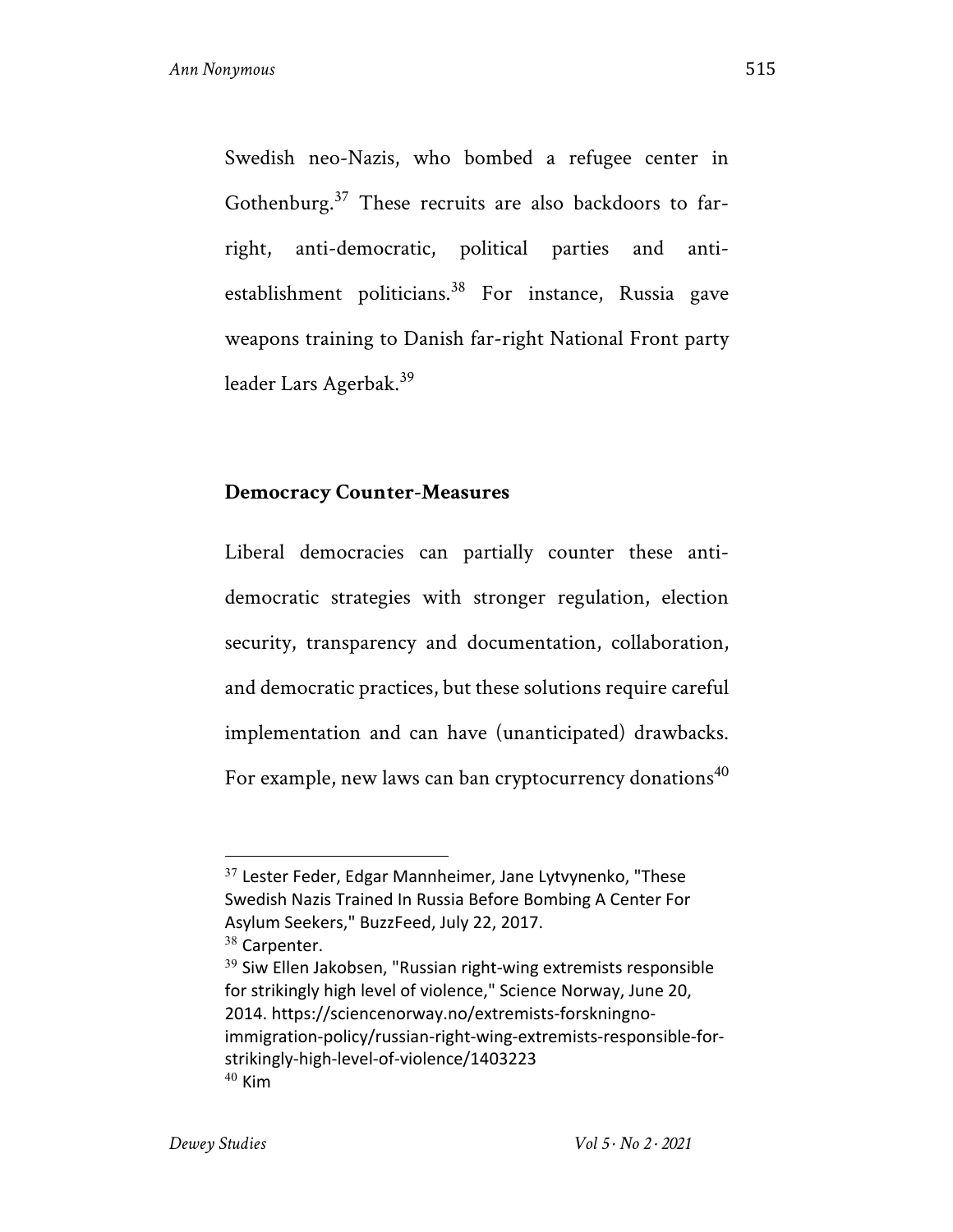and foreign government ads to influence an election (PAID AD Act).<sup>41</sup> As cryptocurrency gains wider acceptance and transparency however, a ban on cryptocurrency donations might become unwieldy and require updates and exceptions.<sup>42</sup> Also, identifying a foreign government as the buyer of an ad targeting a US election is non-trivial.<sup>43</sup>

Superior security for election infrastructure and their supply chain includes firewalls, timely security patches, multifactor authentication, pre–election testing of voting equipment, cybersecurity training, and isolation of electionspecific systems.<sup>44</sup> Furthermore, redundancy measures like backups, auditable ballots, and post-election audits can identify vote tampering and reduce the impact of election interference.<sup>45</sup> Although election scholars generally agree on these relatively low-cost measures, persuading all fifty states to agree to them requires extensive education and

<sup>44</sup> Department of Justice and Department of Homeland Security.

<sup>41</sup> United States Congress, H.R.2135 - PAID AD Act, April 8, 2019. https://www.congress.gov/bill/116th-congress/house-bill/2135 <sup>42</sup> Garrick Hileman and Michel Rauchs. "Global cryptocurrency benchmarking study." Cambridge Centre for Alternative Finance 33 (2017): 34.

 $43$  Ward et al.

<sup>&</sup>lt;sup>45</sup> Department of Justice and Department of Homeland Security.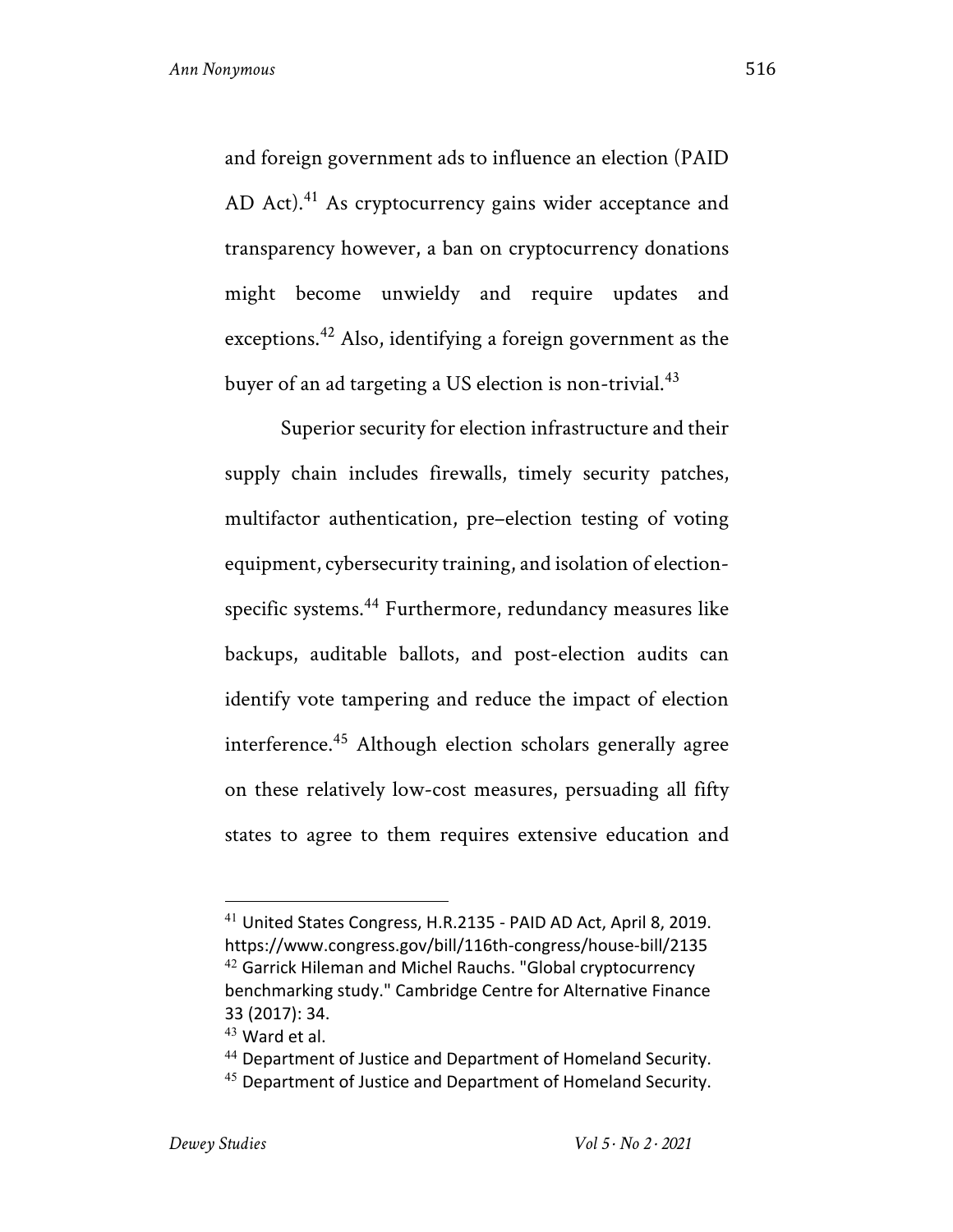vigilance (e.g., checking for profitable but confidencedamaging cost-cutting measures by [sub-]contractors).<sup>46</sup>

Greater transparency and documentation enhances confidence in election results. Required reporting of all foreign contributions/assistance to favored candidates can discourage them (SHIELD Act,<sup>47</sup> DISCLOSE Act,<sup>48</sup> Honest Ads Act, $49$  Anti-Money Laundering Act), $50$  and required reporting of foreign funding of media increases skepticism of their objectivity.<sup>51</sup> Also, legislators and regulators can extend current advertising and reporting rules to digital political campaigns.52 Furthermore, improving online platforms' identity verification/labeling reduces foreign actors' capacity to create sets of bots or fake users (*shell* 

<sup>46</sup> David Evans, and Nathanael Paul. "Election security: Perception and reality." IEEE Security & Privacy 2, no. 1 (2004): 27.

<sup>&</sup>lt;sup>47</sup> Rudolph & Morley; United States Congress, H.R.4617 - SHIELD Act, October 8, 2019. https://www.congress.gov/bill/116thcongress/house-bill/4617

<sup>48</sup> United States Congress, S.1147 - DISCLOSE Act, April 11, 2019. https://www.congress.gov/bill/116th-congress/senate-bill/1147 <sup>49</sup> United States Congress, S.1356 - Honest Ads Act, May 7, 2019. https://www.congress.gov/bill/116th-congress/senatebill/1356/text

 $50$  United States Congress, S.Amdt.2198 to S.4049 - AML Act, June 25, 2020. https://www.congress.gov/amendment/116th-

congress/senate-amendment/2198/text

 $51$  Rudolph and Morley.

 $52$  Kim.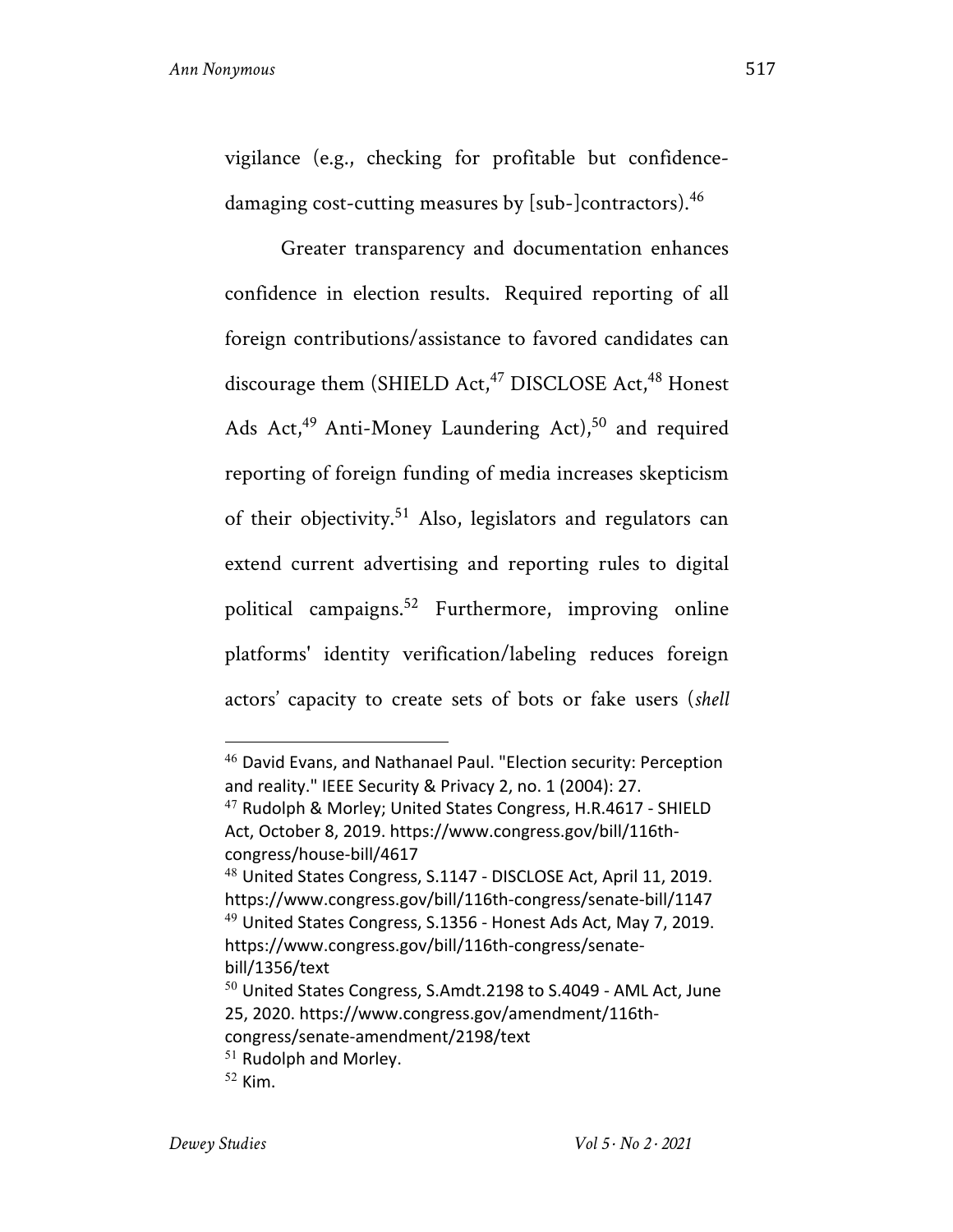*groups*).53 However, political deadlock has largely prevented the Federal Election Commission from promptly punishing perpetrators of election violations, raising doubts about the effectiveness of such laws.<sup>54</sup>

Greater sharing of information on malicious / suspicious cyber activities and collaboration within and across government agencies and political organizations can also help reduce these activities, though calculations about the harm to political opponents can discourage such collaboration.<sup>55</sup> Lastly, facilitating democratic practices of voting and civil discourse can reduce political polarization, though effective measures for doing so are non-trivial.<sup>56</sup>

<sup>53</sup> Kim.

<sup>&</sup>lt;sup>54</sup> Bradley A. Smith, and Stephen M. Hoersting. "A toothless Anaconda: innovation, impotence and overenforcement at the federal election commission." Election Law Journal 1, no. 2 (2002): 145.

<sup>&</sup>lt;sup>55</sup> Laura Rosenberger. "The ASD Policy Blueprint for Countering Authoritarian Interference in Democracies," The Alliance for Securing Democracy, June 26, 2018.

https://www.gmfus.org/publications/asd-policy-blueprintcountering-authoritarian-interference-democracies <sup>56</sup> James Fishkin, Alice Siu, Larry Diamond, and Norman Bradburn. "Is deliberation an antidote to extreme partisan polarization? Reflections on America in One Room." (2020). https://cdd.stanford.edu/2020/is-deliberation-an-antidote-toextreme-partisan-polarization-reflections-on-america-in-oneroom/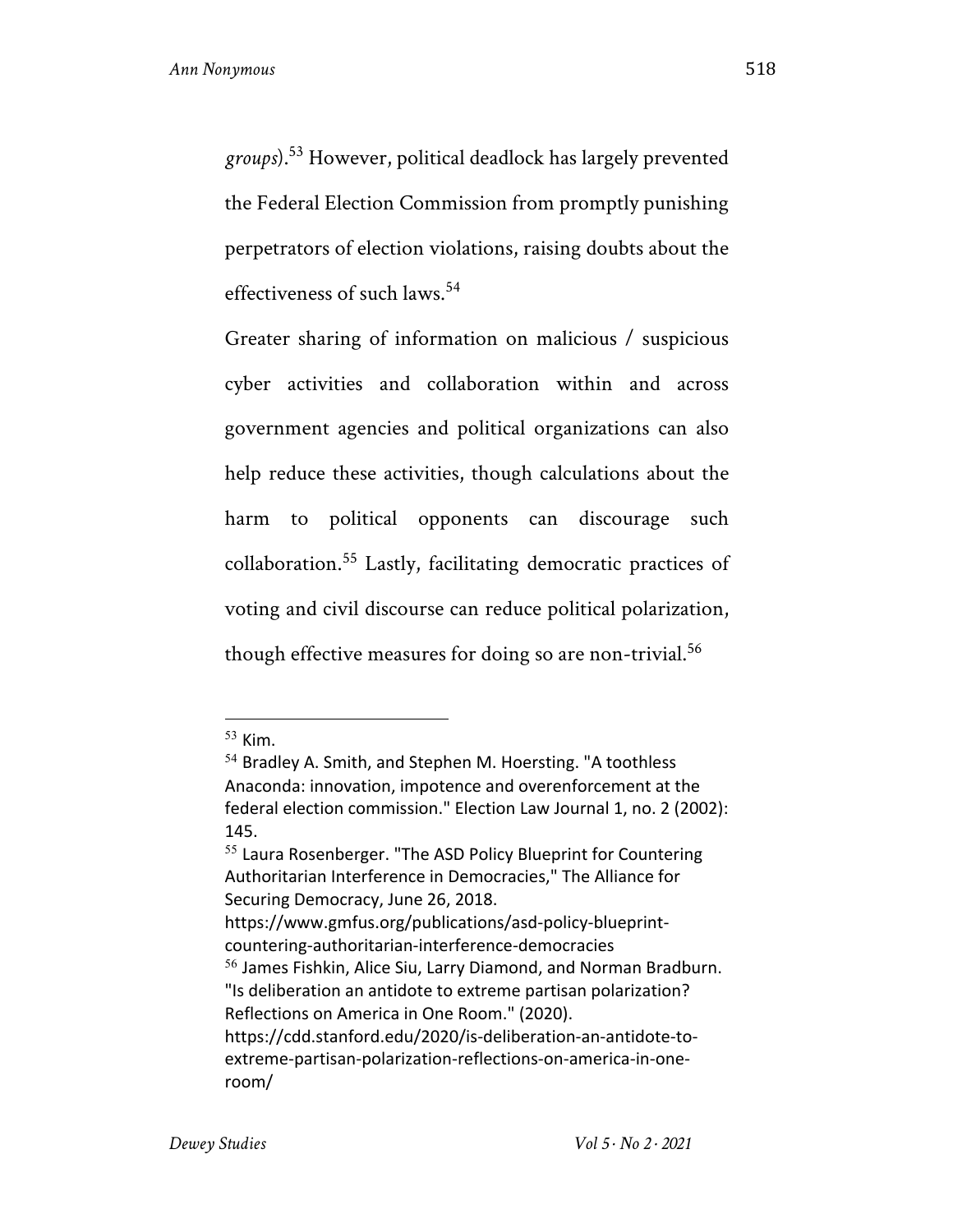Also, too few primary or secondary schools teach about countries outside the US to understand how they affect democracy (and many areas of politics, economics, etc.), so more instruction involving foreign countries across academic subjects is critical in our era of globalization.<sup>57</sup> Such instruction can range from lesson-specific changes (e.g., a mathematics problem of computing and comparing the annual growth rates of the US, Russia, and China) to systemic curriculum changes (e.g., a required global education course). Building on this global education, transdisciplinary research across political science, communication, law, psychology, sociology, and artificial intelligence enhances understanding of foreign countries' anti-democracy efforts to inform development and implementation of suitable counter-measures.

 $57$  Anatoli Rapoport, "Facing the challenge: Obstacles to global and global citizenship education in US schools." In Nation-building and history education in a global culture, Springer, Dordrecht, 2015: 155.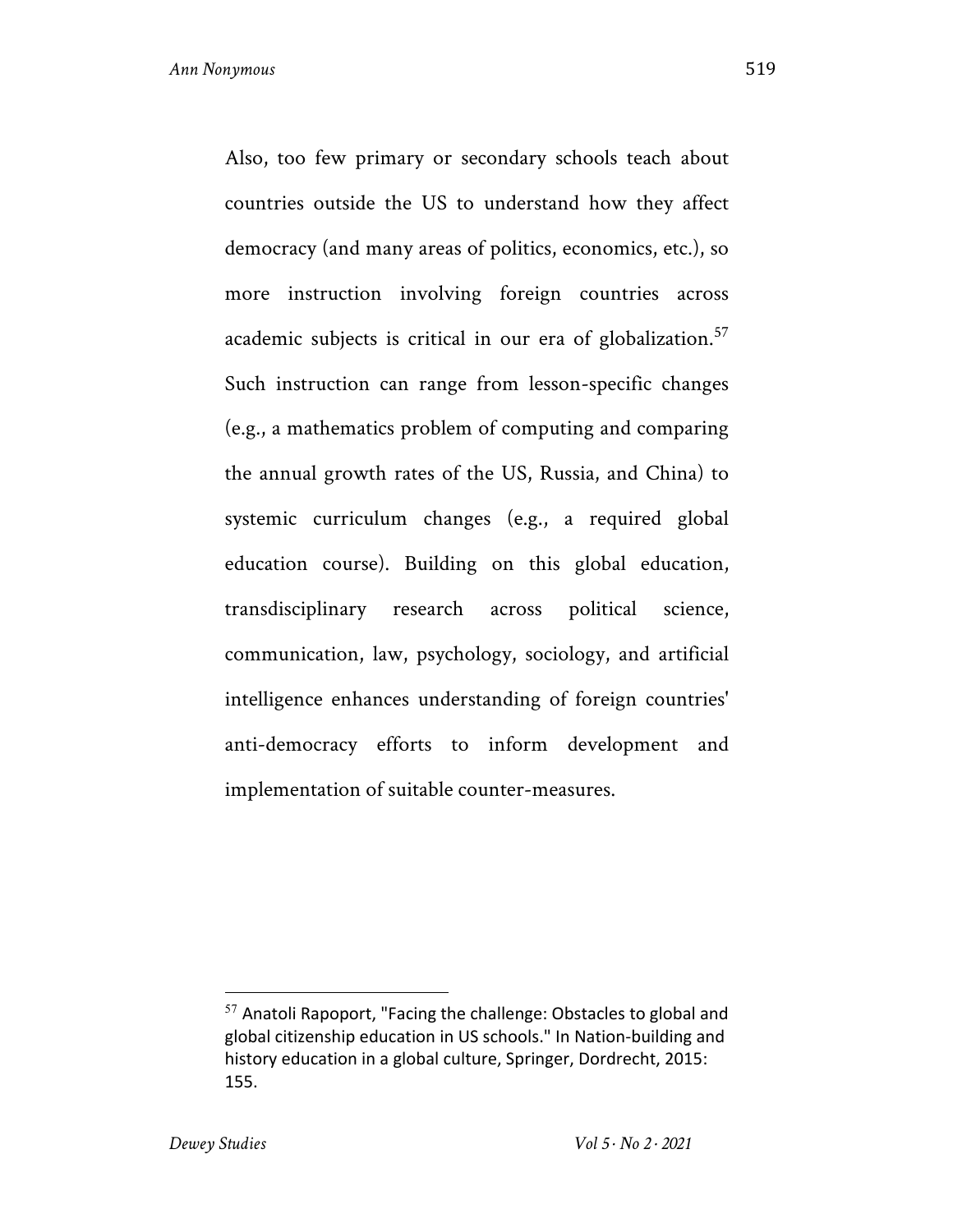## **References**

"Homeland Threat Assessment." Department of Homeland

Security, accessed October 6, 2020.

https://www.dhs.gov/sites/default/files/publications/2020

\_10\_06\_homeland-threat-assessment.pdf.

"Election results, 2020: Pivot Counties in the 2020 presidential election," Ballotpedia, accessed July 21, 2021. https://ballotpedia.org/Election\_results,\_2020:\_Pivot\_Cou nties\_in\_the\_2020\_presidential\_election.

**"**Foreign interference targeting election infrastructure or political

organization, campaign, or candidate infrastructure related

to the 2020 US Federal Elections." Department of Justice

and Department of Homeland Security, accessed March

2021. https://www.justice.gov/opa/press-

release/file/1376761/download.

"Foreign Threats to the 2020 US Federal Elections." National Intelligence Council, accessed March 16, 2021.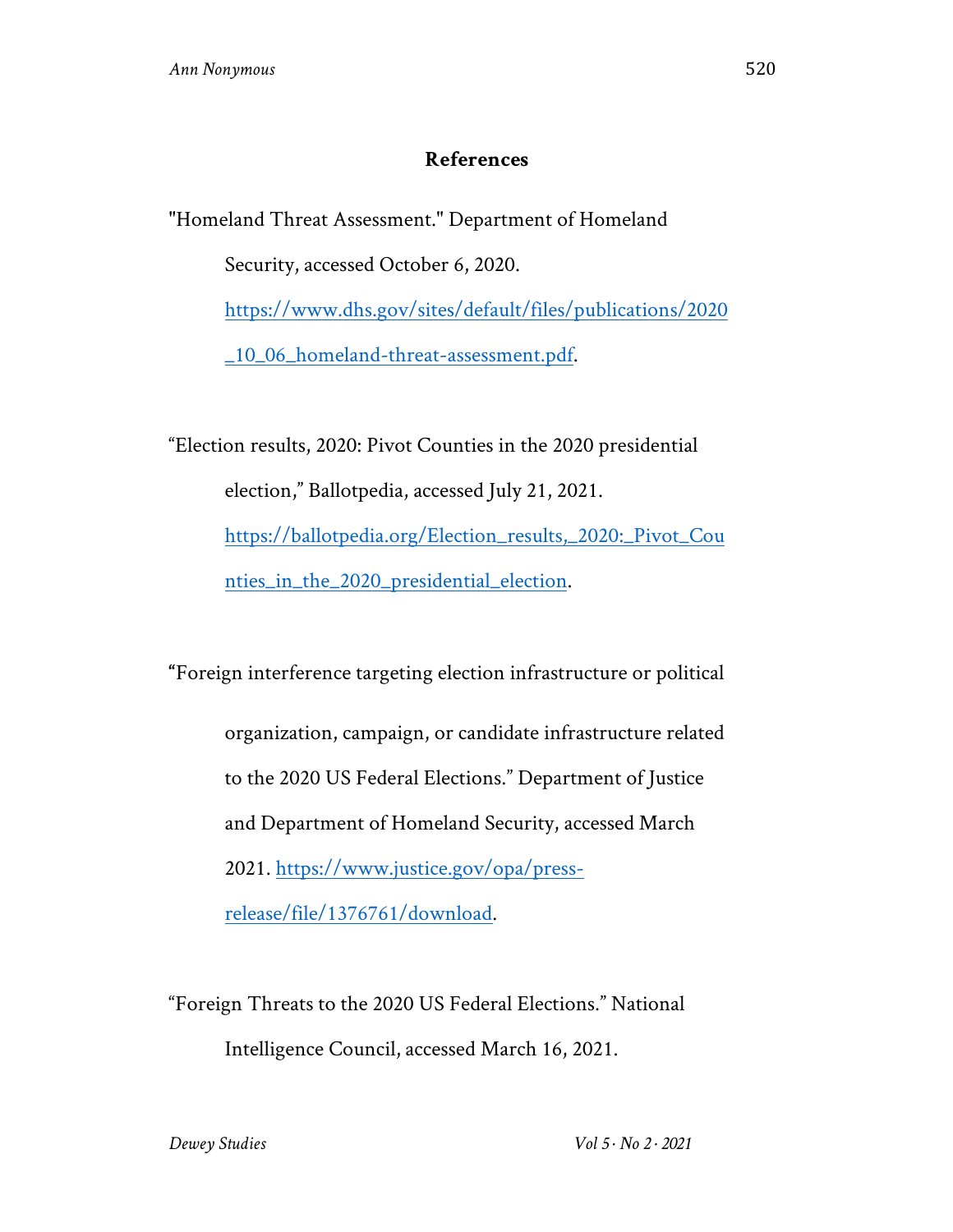https://www.dni.gov/index.php/newsroom/reportspublications/reports-publications-2021/item/2192 intelligence-community-assessment-on-foreign-threatsto-the-2020-u-s-federal-elections.

"Germany, Parliamentary Elections, 24 September 2017: Final Report." Organization for Security and Co-operation in Europe (OSCE), accessed November 27, 2017. https://www.osce.org/odihr/elections/germany/358936.

"H.R.2135 - PAID AD Act." United States Congress, introduced April 8, 2019. https://www.congress.gov/bill/116thcongress/house-bill/2135.

"H.R.4617 - SHIELD Act." Committee on House Administration Chairperson Zoe Lofgren, accessed October 8, 2019. https://cha.house.gov/shield-act.

"Indictment, United States v. Lev Parnas, Igor Fruman, et al., No. 1:19-cr-00725." United States District Court Southern District of New York, October 9, 2019,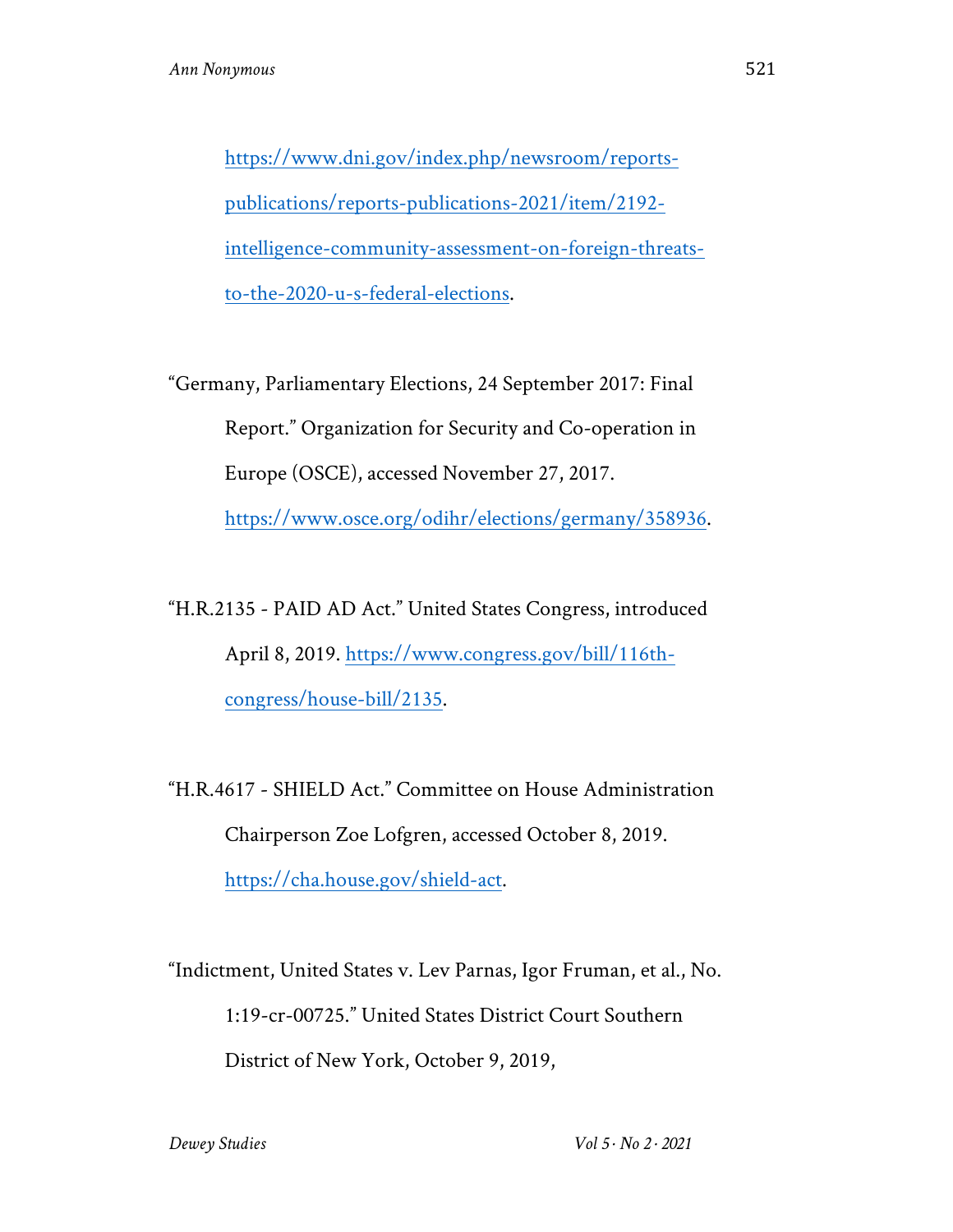https://www.justice.gov/usao-sdny/press-

release/file/1317711/download.

"Indictment, United States v. Netyshko, No. 1:18-cr-215." United

States District Court for the District of Columbia, accessed

July 13, 2018.

https://www.justice.gov/file/1080281/download.

"S.1147 - DISCLOSE Act of 2019." United States Congress, accessed April 11, 2019. https://www.congress.gov/bill/116th-congress/senatebill/1147.

"S.1356 - Honest Ads Act." United States Congress, introduced May 7, 2019. https://www.congress.gov/bill/116thcongress/senate-bill/1356.

"S.Amdt.2198 to S.4049 - AML Act." United States Congress, submitted June 25, 2020. https://www.congress.gov/amendment/116thcongress/senate-amendment/2198/text.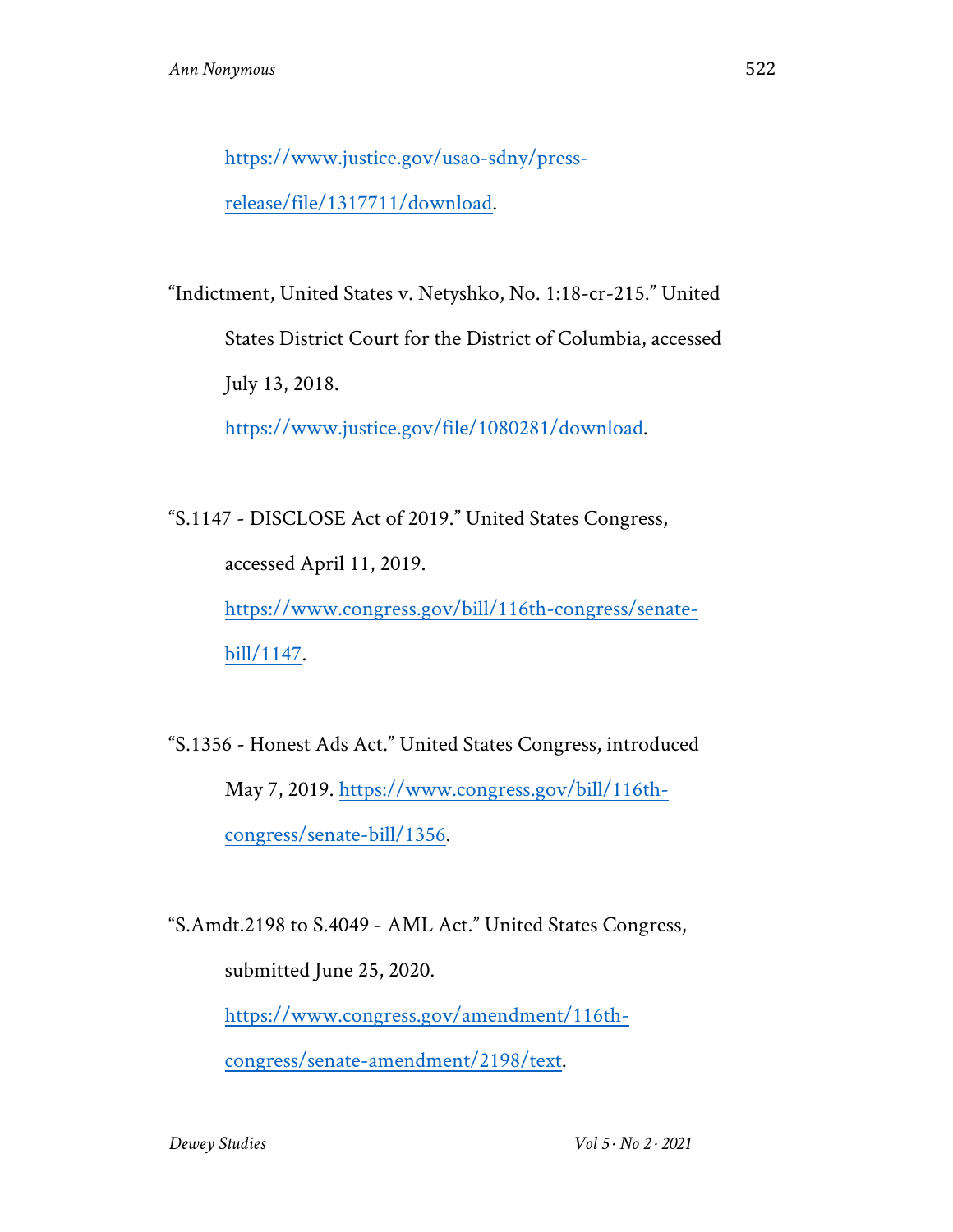"Statement of Offense, Plea Agreement, United States v. Maria Butina, No. 1:18-cr-218." United States District Court for the District of Columbia, accessed December 13, 2018. https://www.courthousenews.com/wpcontent/uploads/2019/04/Sentencing-Memorandum.pdf.

"Taking Down More Coordinated Inauthentic Behavior." Facebook, accessed August 21, 2018. https://about.fb.com/news/2018/08/more-coordinatedinauthentic-behavior/.

Barnes, Julian E., and Adam Goldman. "Russia Trying to Incite Racial Violence." *New York Times*, March 10, 2020. https://www.nytimes.com/2020/03/10/us/politics/russian -interference-race.html.

Becker, Jo. "The Global Machine Behind the Rise of Far-Right Nationalism." *The New York Times*, August 10, 2019. https://www.nytimes.com/2019/08/10/world/europe/sw eden-immigration-nationalism.html.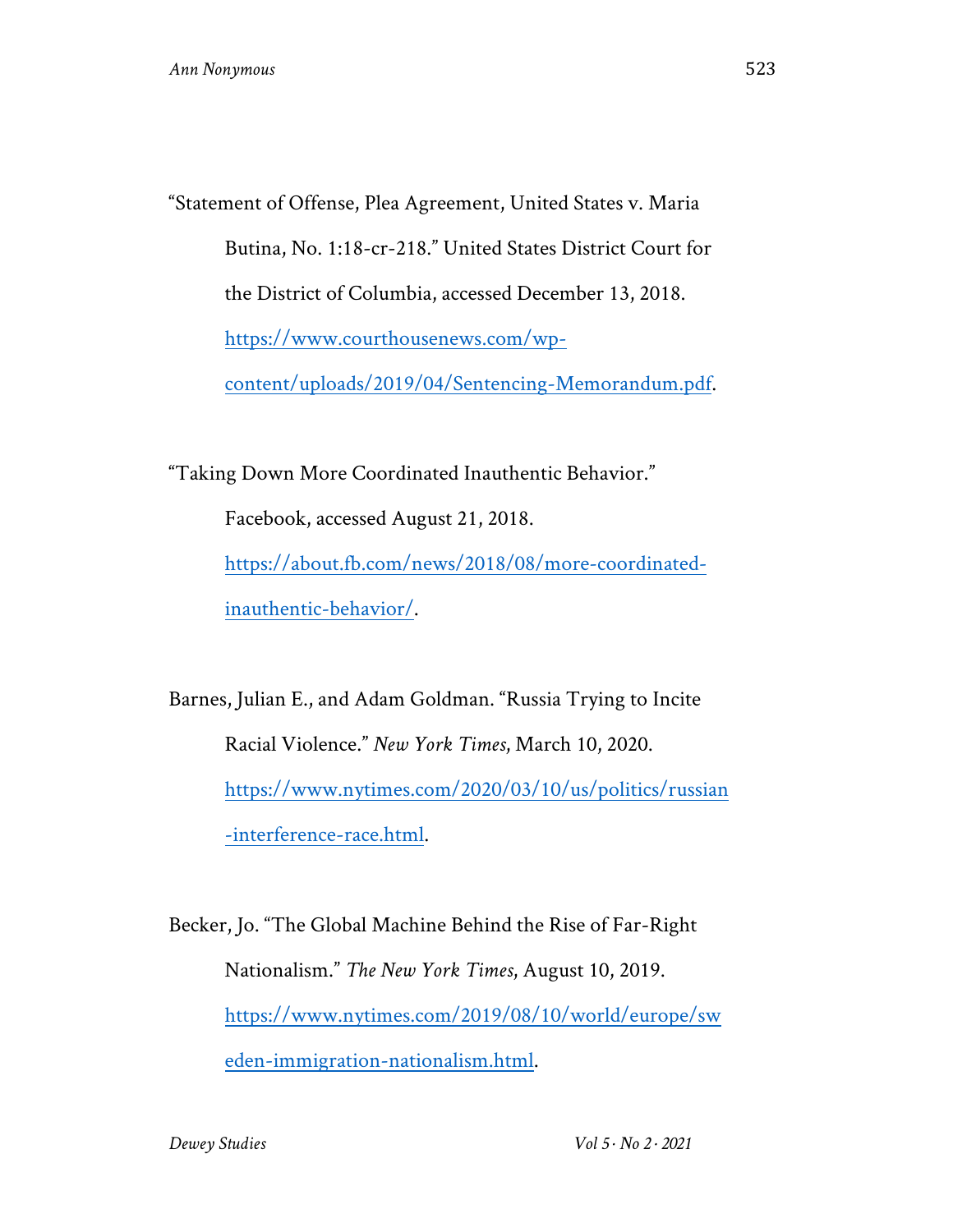Bondarenko, Anatoliy, Nadja Kelm, Roman Kulchynsky, Nadiia Romenko, and Yaroslava Tymoshchuk. "We've got bad news." *Texty*, November 28, 2018. https://texty.org.ua/d/2018/mnews/eng/.

Bowe, Alexander. "China's Overseas United Front Work." Washington: U.S.-China Economic and Security Review Commission, August 24, 2018. https://www.uscc.gov/research/chinas-overseas-unitedfront-work-background-and-implications-united-states.

Brady, Anne-Marie. "Magic Weapons: China's political influence activities under Xi Jinping." Washington: Wilson Center, 2017. https://www.wilsoncenter.org/article/magicweapons-chinas-political-influence-activities-under-xijinping.

Brands, Hal, and Jake Sullivan. "China Has Two Paths to Global Domination." *Foreign Policy*, May 22, 2020.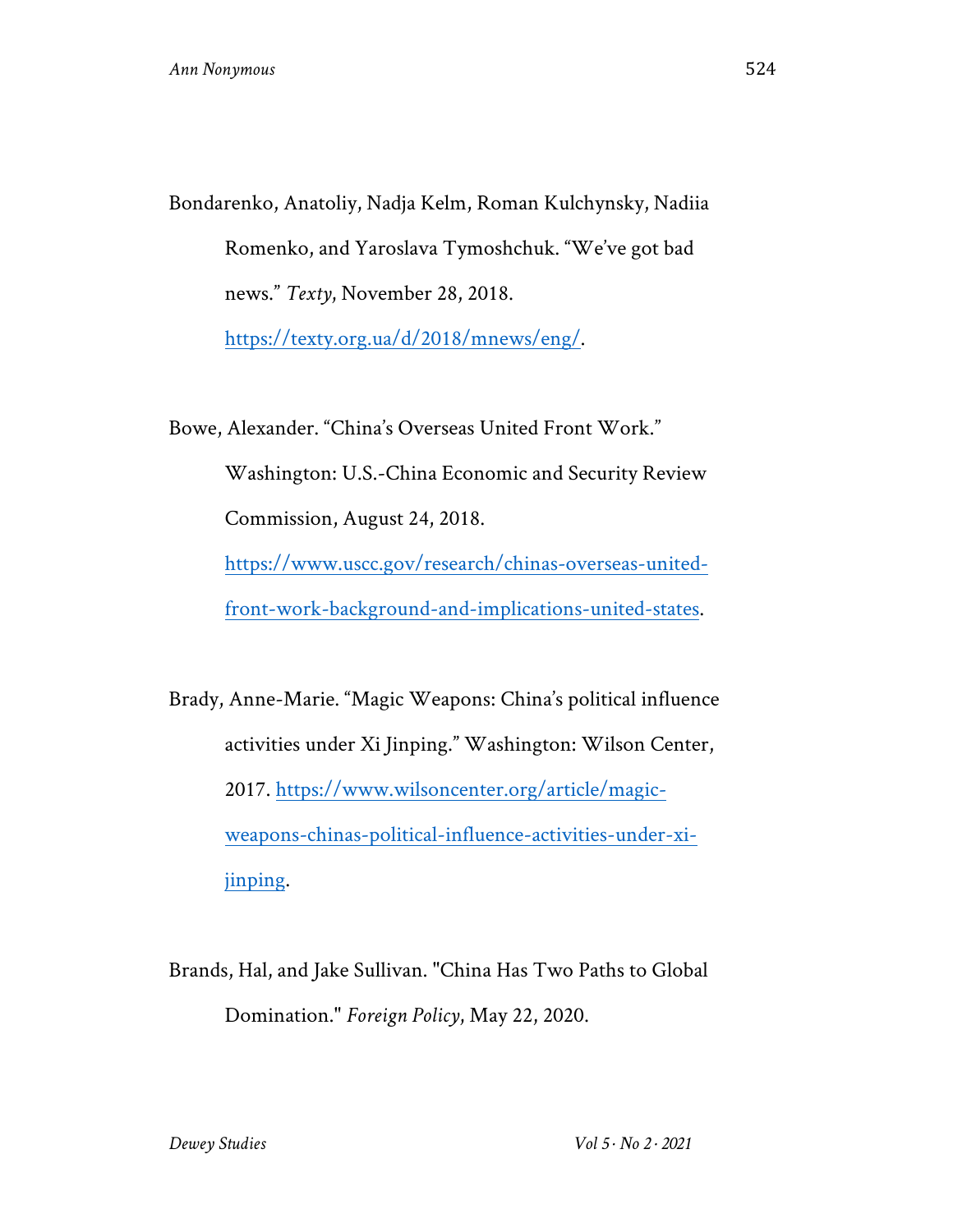https://foreignpolicy.com/2020/05/22/china-superpowertwo-paths-global-domination-cold-war/.

Carpenter, Michael. "Russia Is Co-opting Angry Young Men."

*The Atlantic*, August 29,

2018. https://www.theatlantic.com/ideas/archive/2018/0

8/russia-is-co-opting-angry-young-men/568741/.

Chazan, David. "Russia 'Bought' Marine Le Pen's Support Over Crimea." *Telegraph*, April 4, 2015. https://www.telegraph.co.uk/news/worldnews/europe/fr ance/11515835/Russia-bought-Marine-Le-Pens-supportover-Crimea.html.

Conger, Kate. "Twitter Removes Chinese Disinformation Campaign." *The New York Times*, June 11, 2020. https://www.nytimes.com/2020/06/11/technology/twitte r-chinese-misinformation.html.

Daniel, Deudney, and G. John Ikenberry. "The myth of the autocratic revival: why liberal democracy will prevail."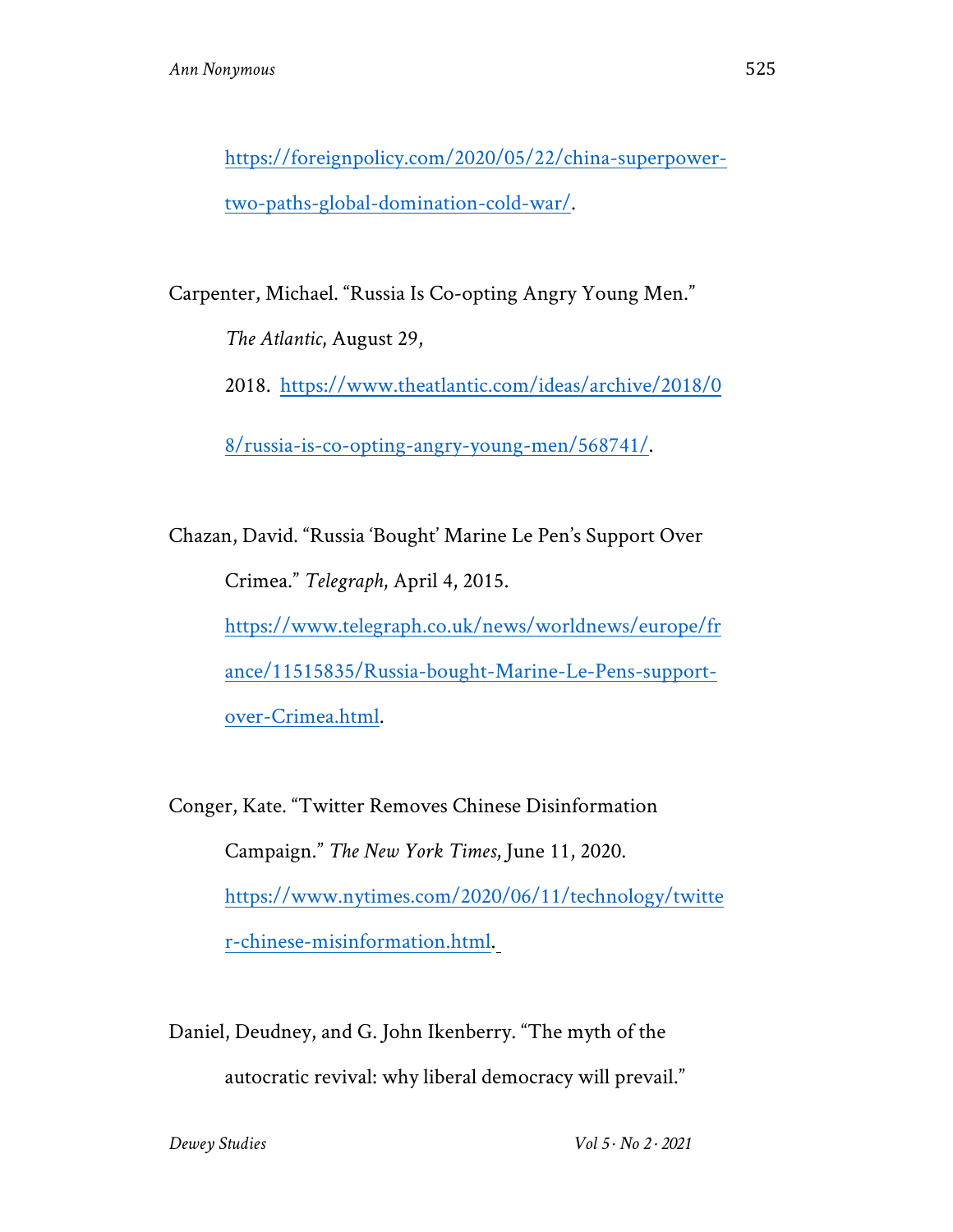*Foreign Affairs*, January 1, 2009. https://www.foreignaffairs.com/articles/china/2009-01- 01/myth-autocratic-revival.

Evans, David, and Nathanael Paul. "Election security: Perception and reality." IEEE Security & Privacy 2, no. 1 (2004): 24- 31.

Feder, J. Lester, Edgar Mannheimer, and Jane Lytvynenko. "These Swedish Nazis Trained In Russia Before Bombing A Center For Asylum Seekers." *BuzzFeed News*, July 22, 2017. https://www.buzzfeednews.com/article/lesterfeder/these-

swedish-nazis-trained-in-russia.

Fishkin, James, Alice Siu, Larry Diamond, and Norman Bradburn.

"Is deliberation an antidote to extreme partisan polarization? Reflections on America in One Room." *American Politicial Science Review*, (Winter, 2020): 1-18. https://cdd.stanford.edu/2020/is-deliberation-an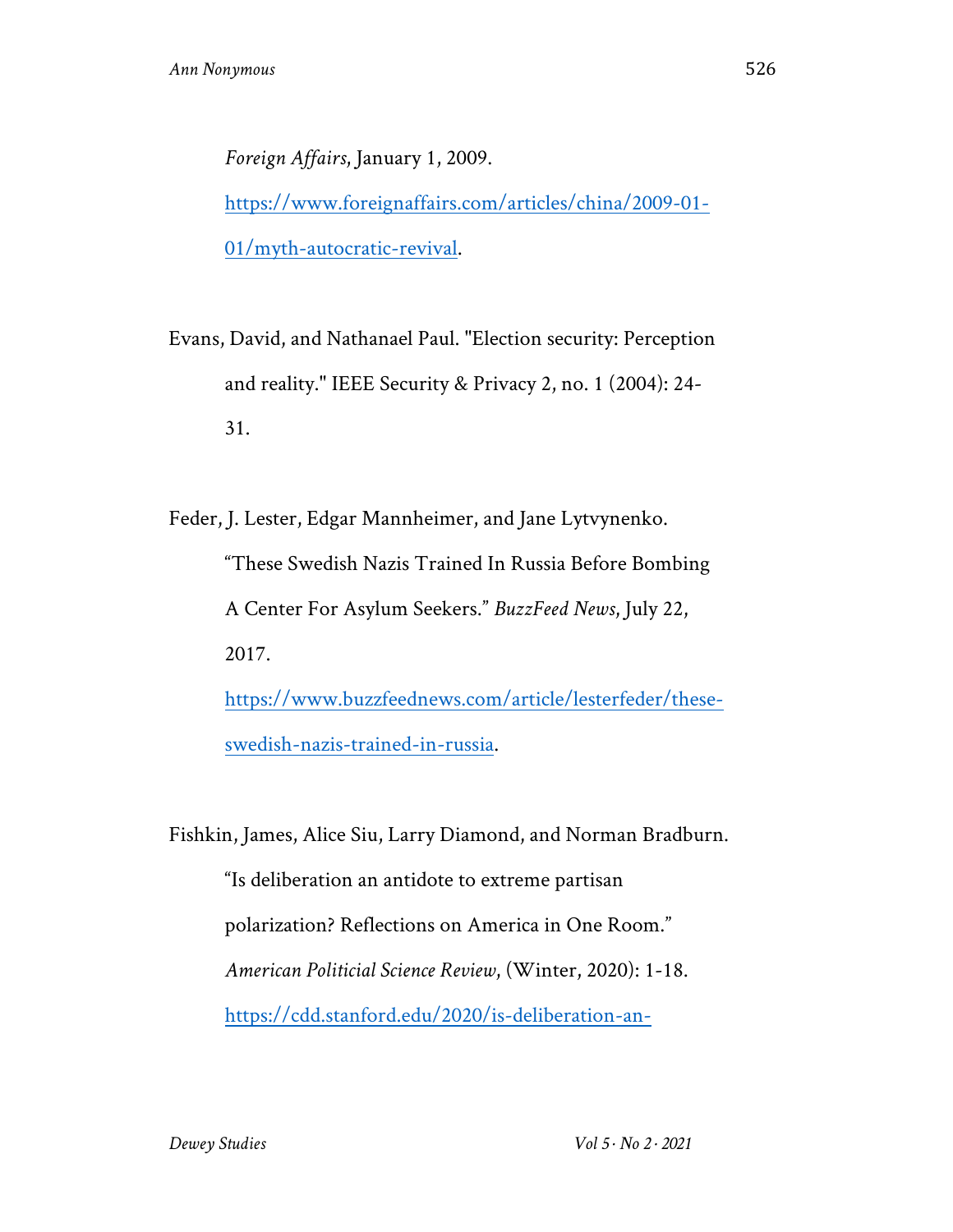antidote-to-extreme-partisan-polarization-reflections-onamerica-in-one-room/.

Frenkel, Sheera. "Iranian Disinformation Effort Went Small to Stay Under Big Tech's Radar." *The New York Times*, June 30, 2021. https://www.nytimes.com/2021/06/30/technology/disinf ormation-message-apps.html.

Grigg, Angus, "Huang Xiangmo's big night of gambling." *Financial Review*, December 12, 2019. https://www.afr.com/politics/casino-cash-used-forhuang-s-100-000-alp-donation-20191212-p53jhz.

Habets, Ingrid. "Liberal democracy: the threat of counternarratives." *European View* 14, no. 2 (Winter, 2015): 145- 154. https://doi.org/10.1007/s12290-015-0369-z.

Hanlon, Bradley and Thomas Morley. "Russia's Network of Millennial Media." *The Alliance for Securing Democracy*, February 15, 2019.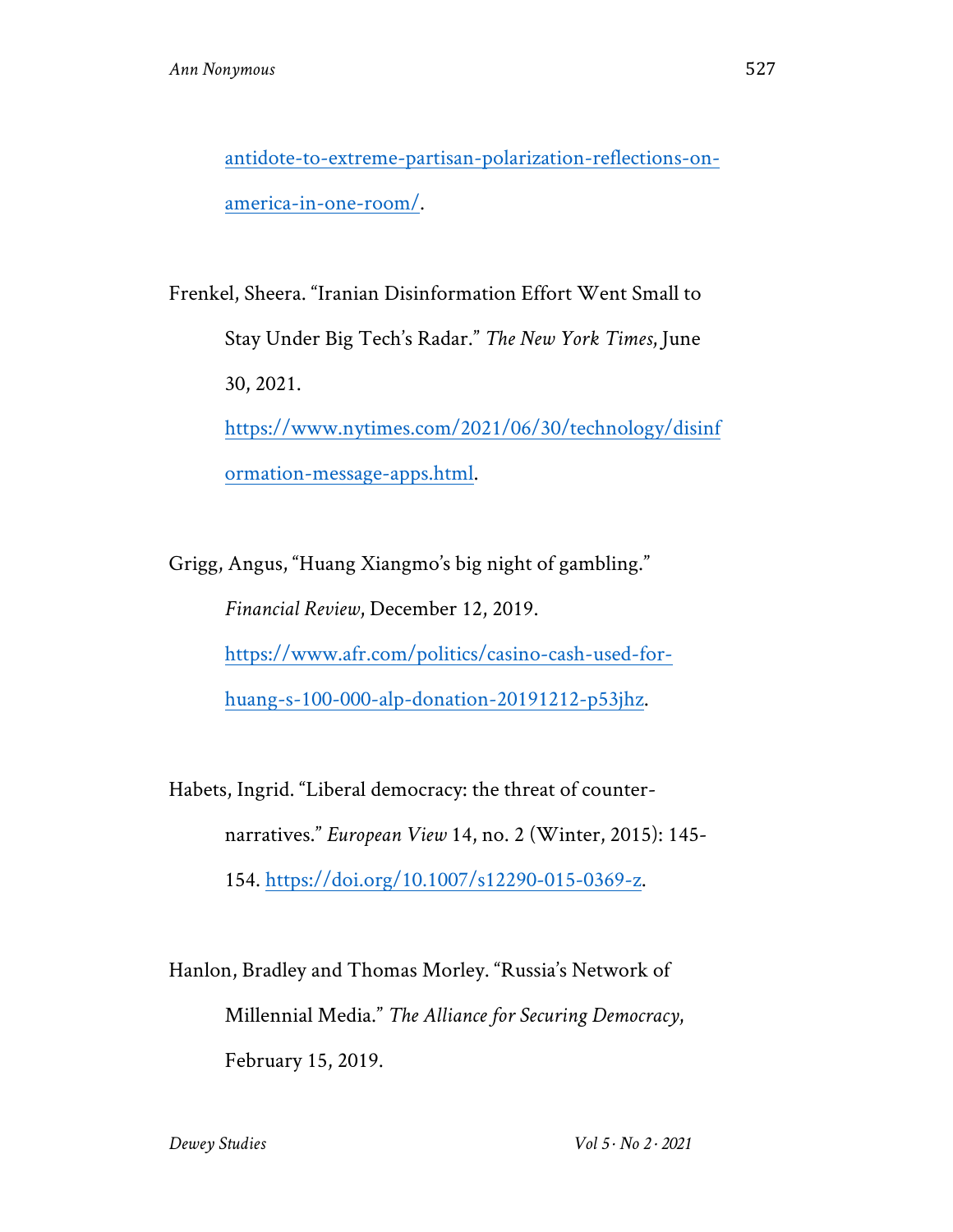https://securingdemocracy.gmfus.org/russias-network-ofmillennial-media/.

Harper, Tom and Caroline Wheeler. "Russian Tory donors named in secret report." *The Times*, November 10, 2019. https://www.thetimes.co.uk/article/russian-tory-donorsnamed-in-secret-report-z98nqpkx0.

Hart, Daniel, and James Youniss. *Renewing Democracy in Young America*. Oxford University Press, 2018.

Henderson, Anna and Stephanie Anderson. "Sam Dastyari's Chinese donations." *ABC*, September 5, 2016. https://www.abc.net.au/news/2016-09-05/sam-dastyarichinese-donations-furore-explained/7816588.

Hileman, Garrick, and Michel Rauchs. "Global Cryptocurrency Benchmarking Study." Cambridge Centre for Alternative Finance 33 (2017): 33-113.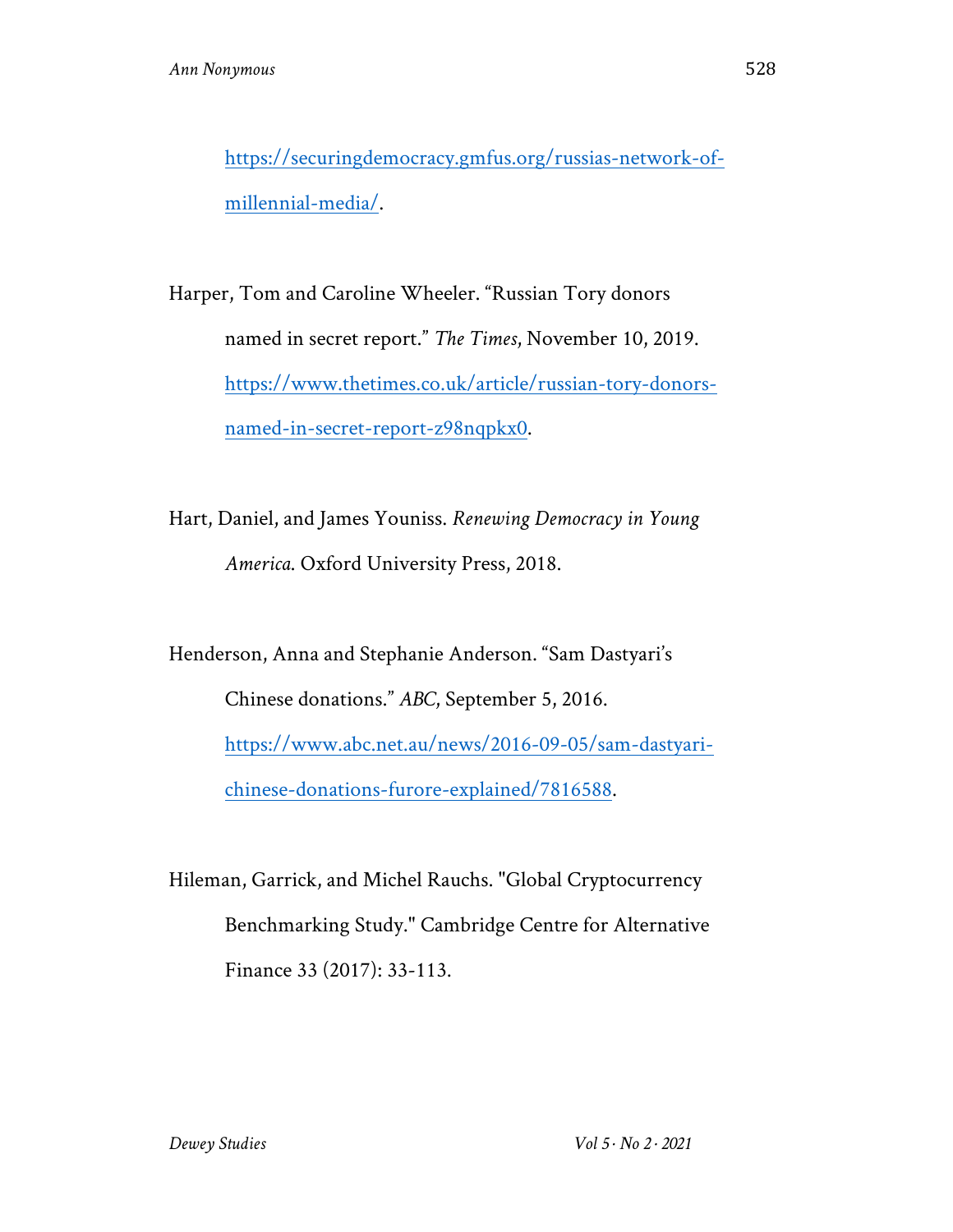Jakobsen, Siw Ellen. "Russian right-wing extremists responsible for strikingly high level of violence." *sciencenorway.co*, June 20, 2014. https://sciencenorway.no/extremistsforskningno-immigration-policy/russian-right-wingextremists-responsible-for-strikingly-high-level-ofviolence/1403223.

Jamieson, Kathleen Hall. *Cyberwar: How Russian Hackers and Trolls Helped Elect a President.* (USA: Oxford University Press, 2018).

Kim, Young Mie, Jordan Hsu, David Neiman, Colin Kou, Levi Bankston, Soo Yun Kim, Richard Heinrich, Robyn Baragwanath, and Garvesh Raskutti. "The stealth media? Groups and targets behind divisive issue campaigns on Facebook." *Political Communication* 35, no. 4 (2018): 515- 541. https://doi.org/10.1080/10584609.2018.1476425.

Kim, Young Mie. "Uncover: Strategies and Tactics of Russian Interference in US Elections." *Project Data*, September 4, 2018. https://journalism.wisc.edu/wp-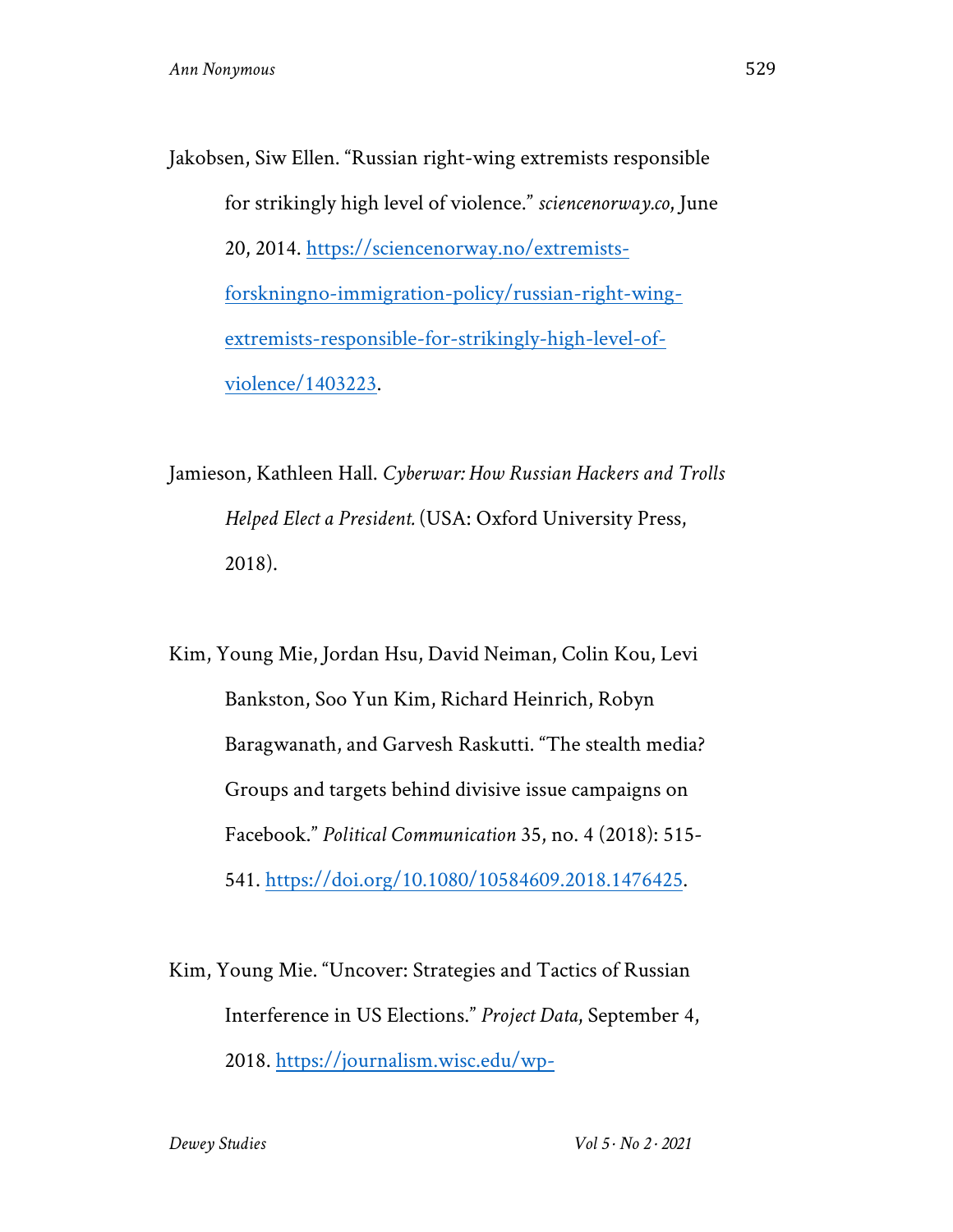content/blogs.dir/41/files/2018/09/Uncover.Kim\_.v.5.090 5181.pdf.

Klebnikov, Sergei. "New Senate Report Alleges NRA Acted as 'Foreign Asset' for Russia before 2016 Election." *Forbes*, September 27, 2019. https://www.forbes.com/sites/sergeiklebnikov/2019/09/2 7/new-senate-report-alleges-nra-acted-as-foreign-assetfor-russia-before-2016-election/.

Lambert, Brian. "The Mystery of MintPress News." *MinnPost*, November 11, 2015. https://www.minnpost.com/media/2015/11/mysterymintpress-news/.

Lugosi-Schimpf, Nicole, and Lori Thorlakson. "Words That Hurt Democracy: the Sticks and Stones of Anti-democratic Discourse in Hungary and Germany." *Political Incivility in the Parliamentary, Electoral and Media Arena*, (2021): 35-55.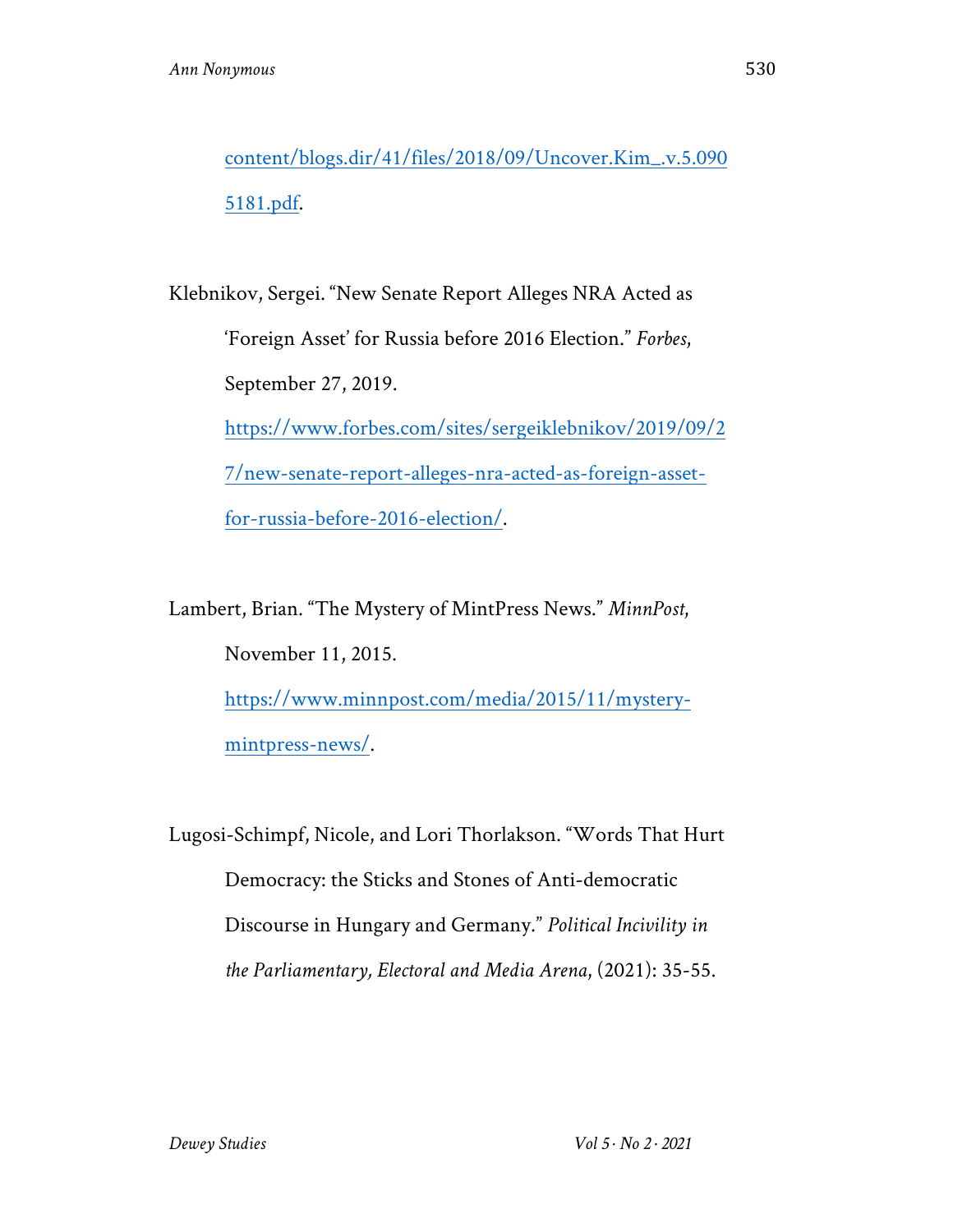Madden Pete, and Matthew Mosk. "NRA Discloses Two Dozen Additional Contributions from Russian Donors." *ABC News*, April 12, 2018. https://abcnews.go.com/Politics/nra-discloses-additionalcontributions-russian-donors/story?id=54395292.

Meneses, João Paulo. "Deepfakes and the 2020 US elections: what (did not) happen," arXiv preprint arXiv:2101.09092 (2021).

Nimmo, Ben, Camille Francois, C. Shawn Eib, and Lea Ronzaud. "Spamouflage Goes to America." Graphika, August 12, 2020. https://graphika.com/reports/spamouflage-dragongoes-to-america/.

O'Brien, Luke. "Who Gave Neo-Nazi Publisher Andrew Anglin A Large Bitcoin Donation After Charlottesville?" *Huff Post*, June 12, 2019. https://www.huffpost.com/entry/andrewanglin-bitcoin-mysteriousdonor\_n\_5d011cc6e4b0304a12087e0c.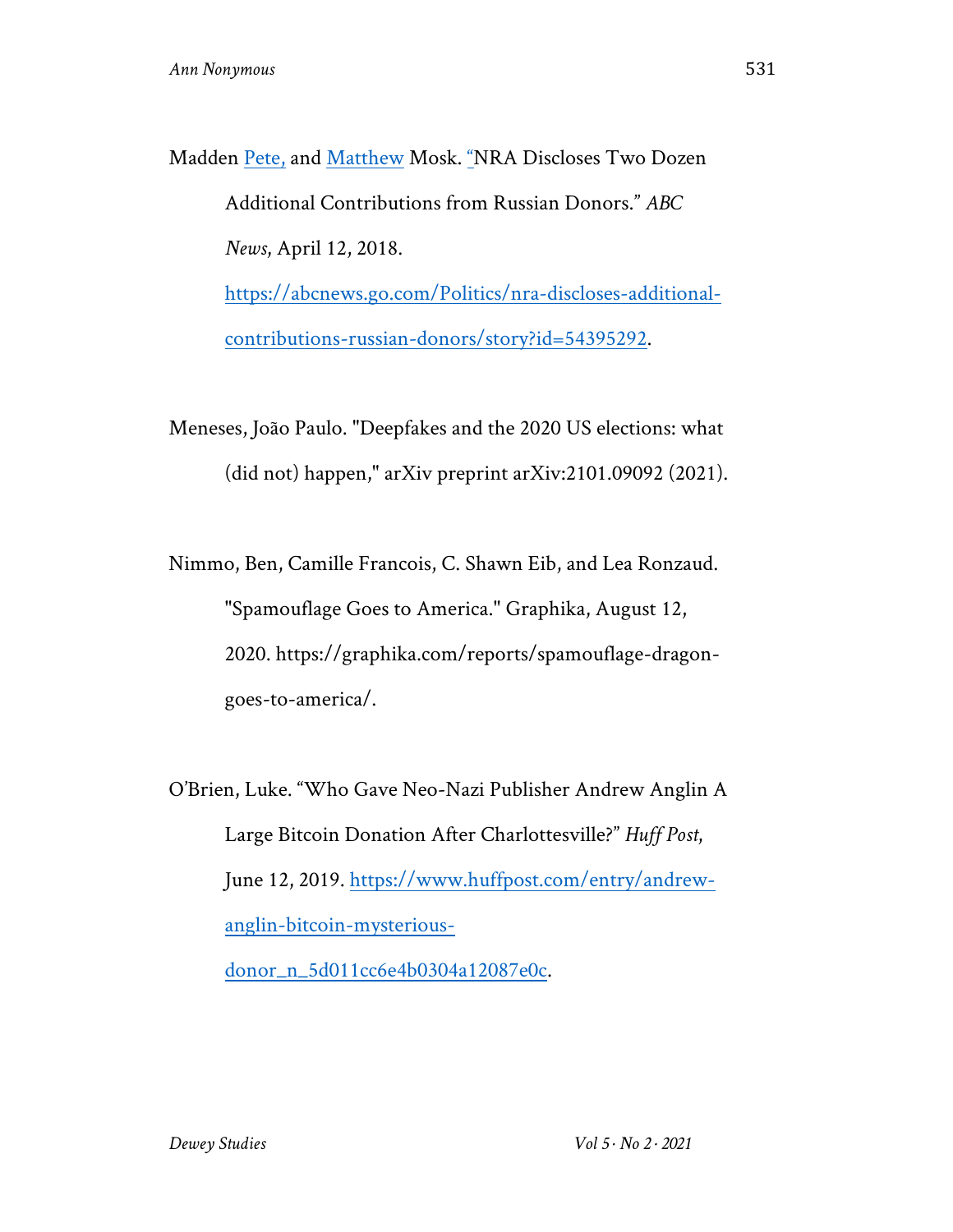Oates, Sarah, Olya Gurevich, Christopher Walker, Danielle Deibler, and Jesse Anderson. "Sharing a Playbook?: The Convergence of Russian and US Narratives about Joe Biden." *Comparative Politics*, September 8, 2020. https://preprints.apsanet.org/engage/apsa/articledetails/5f56826c11e5c800121844be.

Oliveira, Ivo. "National Front Seeks Russian Cash for Election Fight." *Politico*, February 19, 2016. https://www.politico.eu/article/le-pen-russia-crimeaputin-money-bank-national-front-seeks-russian-cash-forelection-fight/.

Palmer, Alex. "The Man Behind China's Aggressive New Voice." *New York Times*, July 7, 2021. https://www.nytimes.com/2021/07/07/magazine/chinadiplomacy-twitter-zhao-lijian.html.

Pennycook, Gordon, and David G. Rand. "Examining false beliefs about voter fraud in the wake of the 2020 Presidential Election." *Misinformation Review*, January, 2021.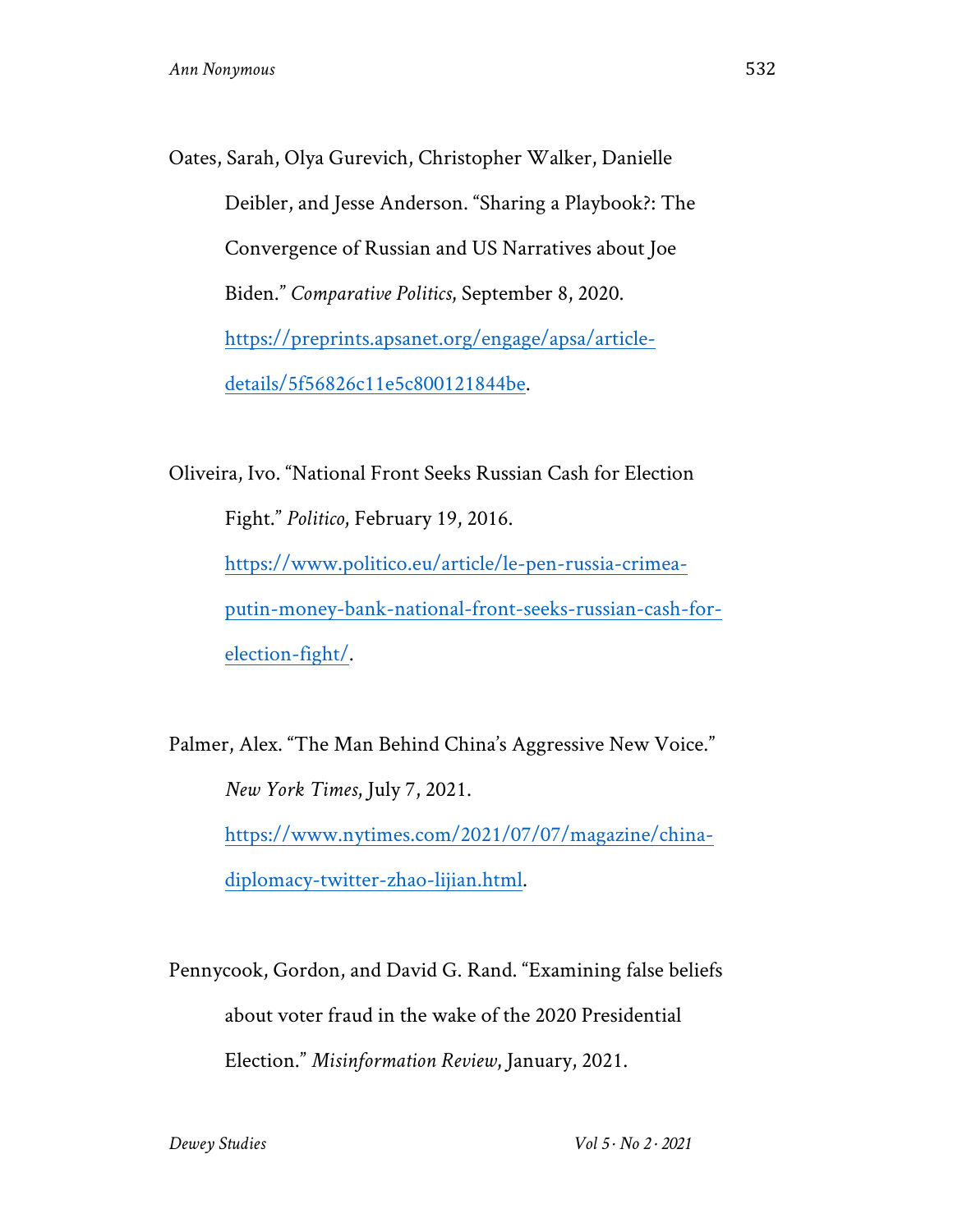https://misinforeview.hks.harvard.edu/article/researchnote-examining-false-beliefs-about-voter-fraud-in-thewake-of-the-2020-presidential-election/.

Prigozhin, Yevgeny. "Putin Chef's Kisses of Death: Russia's Shadow Army's State-Run Structure Exposed." *Bellingcat*, August 14, 2020. https://www.bellingcat.com/news/ukand-europe/2020/08/14/pmc-structure-exposed/.

Rosenberger, Laura. "The ASD Policy Blueprint for Countering Authoritarian Interference in Democracies." *The Alliance for Securing Democracy*, June 26, 2018. https://www.gmfus.org/publications/asd-policyblueprint-countering-authoritarian-interferencedemocracies.

Rozhdestvensky, Ilya, and Roman Badanin. "Master and Chef: How Evgeny Prigozhin led the Russian offensive in Africa." *Proekt*, October 9, 2019. https://jfj.fund/masterand-chef-how-evgeny-prigozhin-led-the-russianoffensive-in-africa/.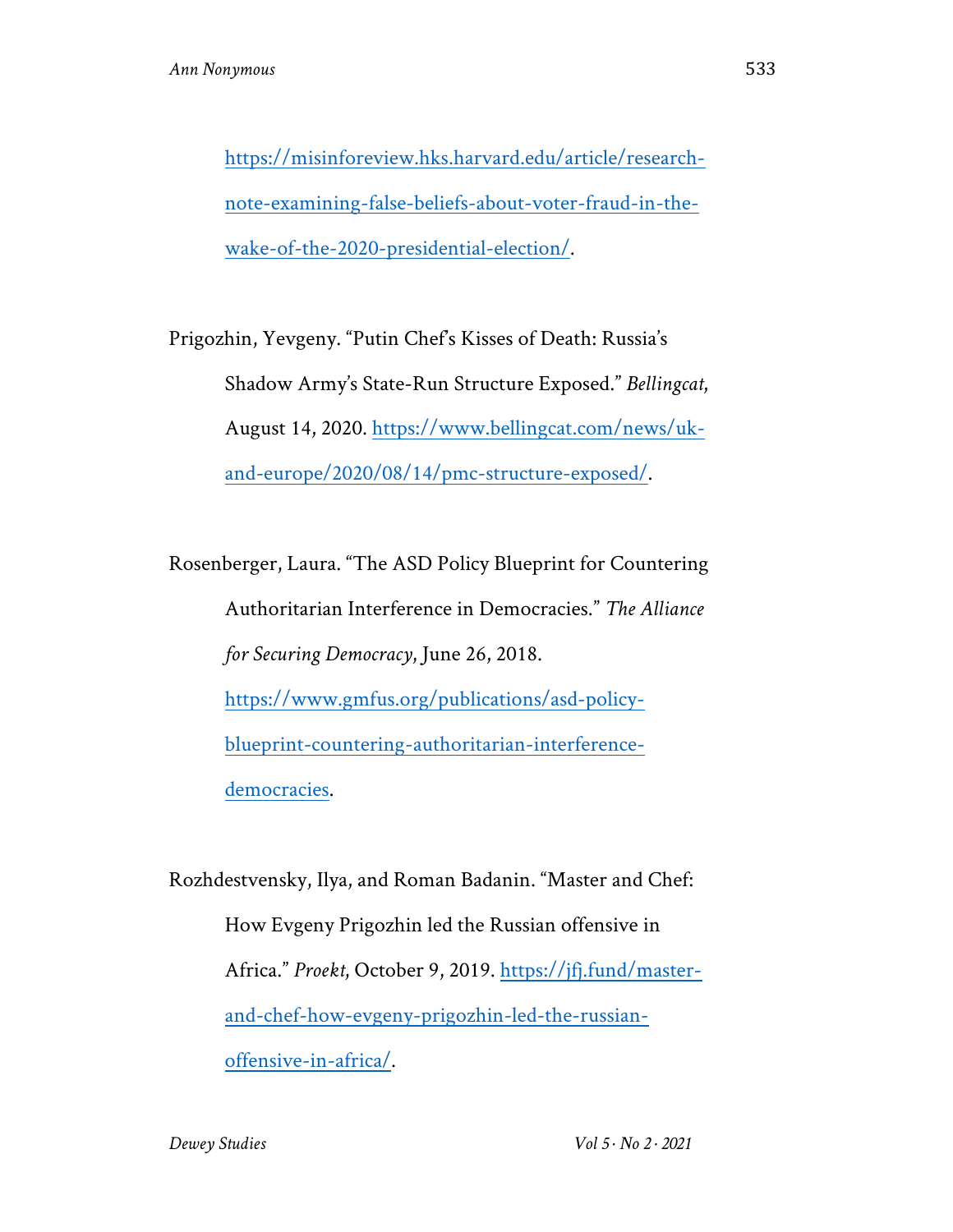Rudolph, Josh and Thomas Morley. "Covert Foreign Money." *Alliance for Securing Democracy*, August 18, 2020. https://securingdemocracy.gmfus.org/covert-foreignmoney/.

Shekhovtsov, Anton. *Russia and the Western Far Right.* 1st ed., (London: Routledge, 2017), 196-197.

Smith, Bradley A., and Stephen M. Hoersting. "A toothless Anaconda: innovation, impotence and overenforcement at the Federal Election Commission." Election Law Journal 1, no. 2 (2002): 145-171.

United States Attorney for the Southern District of New York. "Patrick Ho, Former Head Of Organization Backed By Chinese Energy Conglomerate, Sentenced To 3 Years In Prison For International Bribery And Money Laundering Offenses." *Southern District of New York*, March 25, 2019. https://www.justice.gov/usao-sdny/pr/patrick-ho-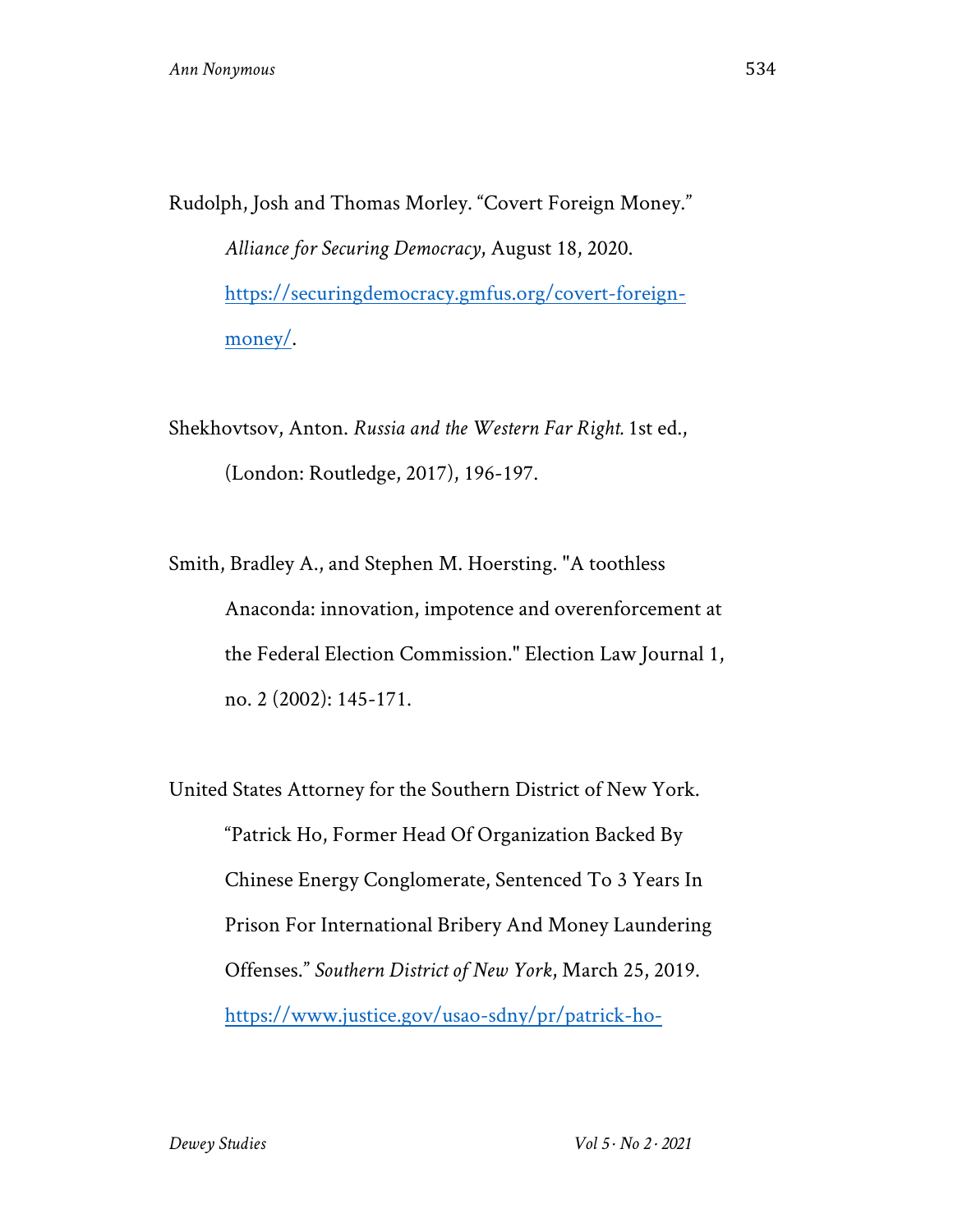former-head-organization-backed-chinese-energyconglomerate-sentenced-3.

Walker, Christopher. "China's foreign influence and sharp power strategy to shape and influence democratic institutions." *National Endowment for Democracy*, May 16, 2019. https://www.ned.org/chinas-foreign-influence-andsharp-power-strategyto-shape-and-influence-democraticinstitutions/.

Ward, Clarissa, Katie Polglase, Sebastian Shukla, Gianluca Mezzofiore, and Tim Lister. "Russian election meddling is back -- via Ghana and Nigeria -- and in your feeds." *CNN*, April 11, 2020. https://edition.cnn.com/2020/03/12/world/russia-ghana-

troll-farms-2020-ward/index.html.

Westcott, Nicholas. "The Trump administration's Africa policy." *African Affairs* 118, no. 473 (2019): 737-749. https://doi.org/10.1093/afraf/adz006.